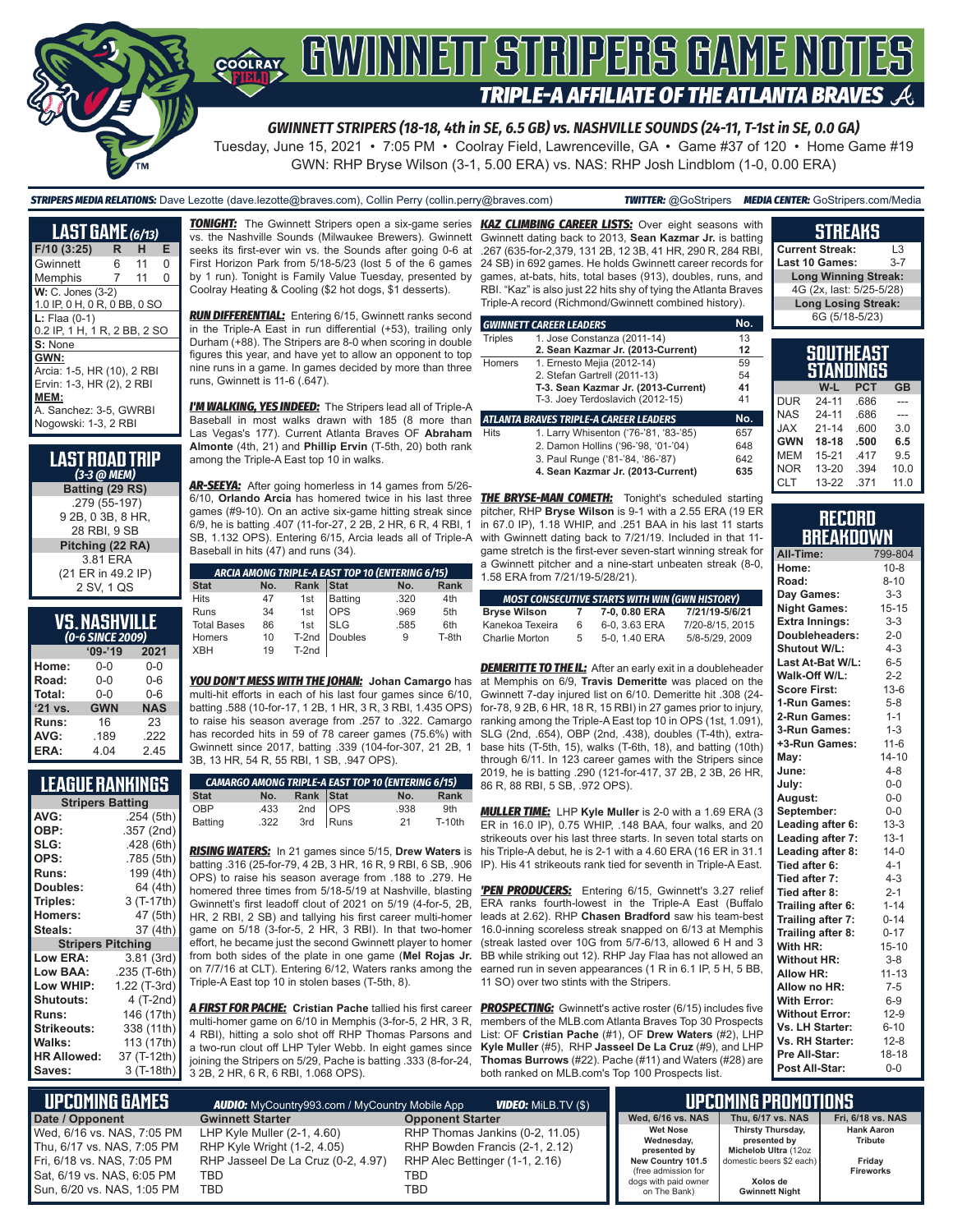

#### *TUESDAY, JUNE 15, 2021 VS. NASHVILLE*

| , <u></u>                                                                                                                                                               |              |                          |                                            |              |                                                           |                     |                                                                                                   |                                                                          |                         |                                   |                                                                     |                                     |                                                   |                                    |
|-------------------------------------------------------------------------------------------------------------------------------------------------------------------------|--------------|--------------------------|--------------------------------------------|--------------|-----------------------------------------------------------|---------------------|---------------------------------------------------------------------------------------------------|--------------------------------------------------------------------------|-------------------------|-----------------------------------|---------------------------------------------------------------------|-------------------------------------|---------------------------------------------------|------------------------------------|
|                                                                                                                                                                         |              |                          |                                            |              |                                                           |                     |                                                                                                   |                                                                          |                         |                                   |                                                                     |                                     |                                                   |                                    |
|                                                                                                                                                                         |              |                          | <b>MANAGER MATT TUIASOSOPO</b>             |              |                                                           |                     |                                                                                                   |                                                                          |                         |                                   | <b>VS. 2021 OPPONENTS</b>                                           |                                     |                                                   |                                    |
| Matt Tuiasosopo is in his first season as Gwinnett manager and his third season<br>as a coach in the Atlanta Braves organization in 2021. He was named the seventh      |              |                          |                                            |              |                                                           |                     |                                                                                                   | Home                                                                     | Road                    | Total                             |                                                                     | Home                                | Road                                              | <b>Total</b>                       |
| manager in team history on 3/30/21. Tuiasosopo is both the youngest manager in                                                                                          |              |                          |                                            |              |                                                           |                     | <b>CHA</b><br><b>DUR</b>                                                                          | $\overline{a}$                                                           | $5 - 1$                 | $5 - 1$                           | COL<br>LOU                                                          | $\frac{1}{2}$                       | $\overline{a}$                                    | $\cdots$                           |
| team history (turned 35 on 5/10) and the first former Gwinnett player to manage the                                                                                     |              |                          |                                            |              |                                                           |                     | <b>JAX</b>                                                                                        | ---<br>$1 - 5$                                                           | ---<br>---              | $\sim$<br>$1 - 5$                 | <b>MW DIV</b>                                                       | $4 - 2$<br>$4 - 2$                  | ---<br>$0-0$                                      | $4 - 2$<br>$4 - 2$                 |
| club (hit .221 with 19 HR, 73 RBI in 178 games from 2016-17).                                                                                                           |              |                          |                                            |              |                                                           |                     | <b>MEM</b>                                                                                        | $5 - 1$                                                                  | $3-3$                   | $8 - 4$                           |                                                                     |                                     |                                                   |                                    |
|                                                                                                                                                                         |              |                          |                                            |              |                                                           |                     | <b>NAS</b>                                                                                        | ---                                                                      | $0-6$                   | $0-6$                             |                                                                     |                                     |                                                   |                                    |
| Tuiasosopo made his managerial debut in 2019 with Class-A Rome, leading the club                                                                                        |              |                          |                                            |              |                                                           |                     | <b>NOR</b>                                                                                        | $\overline{a}$                                                           | $---$                   | $---$                             |                                                                     |                                     |                                                   |                                    |
| to a 65-74 record and earning Atlanta's Bobby Cox Award for minor league manager<br>of the year. He was set to return to Rome in 2020, but was reassigned to the Braves |              |                          |                                            |              |                                                           |                     | <b>SE DIV</b>                                                                                     | $6-6$                                                                    | $8 - 10$                | 14-16                             |                                                                     |                                     |                                                   |                                    |
| Alternate Site at Coolray Field once the MiLB season was canceled.                                                                                                      |              |                          |                                            |              |                                                           |                     |                                                                                                   |                                                                          |                         |                                   |                                                                     |                                     |                                                   |                                    |
|                                                                                                                                                                         |              |                          |                                            |              |                                                           |                     |                                                                                                   |                                                                          |                         |                                   | LAST AT-BAT WINS (6)                                                |                                     |                                                   |                                    |
| Tuiasosopo's Managerial Career                                                                                                                                          |              |                          | <b>Games</b>                               | W-L          | <b>PCT</b>                                                | <b>Playoffs</b>     |                                                                                                   | The Stripers are 6-5 (.545) in games decided in the last at-bat in 2021. |                         |                                   |                                                                     |                                     |                                                   |                                    |
| With Gwinnett (1 Season):                                                                                                                                               |              |                          | 36                                         | 18-18        | .500<br>.474                                              | 0<br>$\mathbf 0$    | Date/Opponent                                                                                     |                                                                          |                         | <b>Score</b>                      |                                                                     |                                     | <b>Game-Winning Play</b>                          |                                    |
| MiLB Career (2 Seasons):                                                                                                                                                |              |                          | 175                                        | 83-92        |                                                           |                     | 5/4 at Charlotte                                                                                  |                                                                          |                         | 10-9 (12th)                       |                                                                     |                                     | Almonte scores on E4 (Reynolds)                   |                                    |
|                                                                                                                                                                         |              |                          |                                            |              | All staff bios available in the 2021 Stripers Media Guide |                     | 5/9 at Charlotte                                                                                  |                                                                          |                         | 12-9 (10th)                       |                                                                     |                                     | Camargo RBI single                                |                                    |
|                                                                                                                                                                         |              |                          |                                            |              |                                                           |                     |                                                                                                   | 5/14 vs. Louisville<br>5/16 vs. Louisville                               |                         | $2-1$ (8th)<br>5-4 $(9th)^*$      |                                                                     | Arcia 2-out solo HR                 | Arcia walk-off solo HR                            |                                    |
|                                                                                                                                                                         |              |                          | EJECTIONS (2)                              |              |                                                           |                     |                                                                                                   | 5/25 vs. Memphis                                                         |                         | $2-1$ (9th)*                      |                                                                     |                                     | Kazmar walk-off single                            |                                    |
| Player/Coach                                                                                                                                                            |              | Date/Inning              |                                            |              | <b>Umpire</b>                                             |                     |                                                                                                   | 6/9-G2 at Memphis                                                        |                         | $3-1$ (8th)                       |                                                                     | Waters RBI single                   |                                                   |                                    |
| <b>Ryan Goins</b>                                                                                                                                                       |              |                          | 5/25 vs. MEM, 7th Inning                   |              | <b>HP Clint Vondrak</b>                                   |                     |                                                                                                   |                                                                          |                         |                                   |                                                                     |                                     |                                                   |                                    |
| <b>MGR Matt Tuiasosopo</b>                                                                                                                                              |              | 6/3 vs. JAX, 8th Inning  |                                            |              | <b>HP Alex Tosi</b>                                       |                     |                                                                                                   |                                                                          |                         |                                   |                                                                     |                                     |                                                   |                                    |
|                                                                                                                                                                         |              |                          |                                            |              |                                                           |                     |                                                                                                   |                                                                          |                         |                                   |                                                                     |                                     |                                                   | *Denotes "walk-off" win            |
|                                                                                                                                                                         |              |                          |                                            |              |                                                           |                     |                                                                                                   |                                                                          |                         |                                   |                                                                     |                                     |                                                   |                                    |
|                                                                                                                                                                         |              |                          | <b>TEAM DEFENSE (4TH IN TRIPLE-A EAST)</b> |              |                                                           |                     |                                                                                                   |                                                                          |                         |                                   | <b>GWINNETT PLAYERS USED (49 IN 2021)</b>                           |                                     |                                                   |                                    |
| <b>PCT</b><br>G                                                                                                                                                         | <b>TC</b>    | PO                       | A                                          | Е            | <b>DP</b>                                                 | <b>TP</b>           |                                                                                                   | Pitchers (27):                                                           |                         | Lee, Dylan                        |                                                                     | Position (22):                      |                                                   | Martinez. Carlos                   |
| .986<br>36                                                                                                                                                              | 1313         | 950                      | 344                                        | 19           | 41                                                        | $\mathbf{1}$        |                                                                                                   | Arano, Victor                                                            |                         | Lopez, Yoan                       |                                                                     | Almonte, Abraham                    |                                                   | Morales, Jonathan                  |
| <b>Catchers</b>                                                                                                                                                         | <b>SB</b>    | $\mathsf{cs}$            | <b>ATT</b>                                 | <b>PCT</b>   | <b>PB</b>                                                 | W-L                 |                                                                                                   | Biddle, Jesse<br>Bradford, Chasen                                        |                         | Martin, Chris<br>Muller, Kyle     |                                                                     | Arcia, Orlando<br>Brugman, Jaycob   |                                                   | Pache, Cristian<br>Sanchez, Yolmer |
| Casteel, Ryan                                                                                                                                                           | $\mathbf{1}$ | 0                        | 1                                          | .000         | 1                                                         | $1 - 1$             |                                                                                                   | Burrows, Thomas                                                          |                         | Newcomb, Sean                     | Camargo, Johan                                                      |                                     |                                                   | Snider, Travis                     |
| Jackson, Alex                                                                                                                                                           | 3            | $\mathbf{1}$             | $\overline{4}$                             | .250         | 0                                                         | $6-4$               |                                                                                                   | Chavez, Jesse                                                            |                         | Roark, Tanner                     |                                                                     | Casteel, Ryan                       |                                                   | Unroe, Riley                       |
| Lucroy, Jonathan<br>Martinez, Carlos                                                                                                                                    | 10<br>3      | 4<br>0                   | 14<br>3                                    | .286<br>.000 | 1<br>1                                                    | $3 - 10$<br>$2 - 1$ |                                                                                                   | Davidson, Tucker<br>De La Cruz, Jasseel                                  |                         | Rodriguez, Jose<br>Santana, Edgar |                                                                     | Demeritte, Travis<br>Ervin, Phillip |                                                   | Waters, Drew                       |
| Morales, Jonathan                                                                                                                                                       | 2            | $\overline{2}$           | $\overline{4}$                             | .500         | 0                                                         | $6 - 2$             |                                                                                                   | Edwards Jr., Carl                                                        |                         | Tice, Ty                          |                                                                     | Goins, Ryan                         |                                                   |                                    |
| Total:                                                                                                                                                                  | 19           | $\overline{7}$           | 26                                         | .269         | 3                                                         | 18-18               |                                                                                                   | Flaa, Jay                                                                |                         | Webb, Jacob                       |                                                                     | Gore, Terrance                      |                                                   |                                    |
|                                                                                                                                                                         |              |                          |                                            |              |                                                           |                     |                                                                                                   | Greene, Shane                                                            |                         | Wilson, Bryse                     | Heredia, Guillermo                                                  |                                     |                                                   |                                    |
| <b>Outfield Assists (6):</b>                                                                                                                                            |              |                          |                                            |              | Sanchez (2), Waters (2), Almonte (1), Inciarte (1)        |                     |                                                                                                   | Hernandez, Daysbel<br>Horacek, Mitch                                     |                         | Wright, Kyle                      |                                                                     | Inciarte, Ender<br>Jackson, Alex    |                                                   |                                    |
| Pitcher Pickoffs (1):                                                                                                                                                   | Muller (1)   |                          |                                            |              |                                                           |                     |                                                                                                   | Johnstone, Connor                                                        |                         |                                   |                                                                     | Kazmar Jr., Sean                    |                                                   |                                    |
| <b>Catcher Pickoffs (2):</b>                                                                                                                                            |              | Casteel (1), Jackson (1) |                                            |              |                                                           |                     |                                                                                                   | Jones, Nate                                                              |                         |                                   |                                                                     | Kipnis, Jason                       |                                                   |                                    |
|                                                                                                                                                                         |              |                          |                                            |              |                                                           |                     |                                                                                                   | Kelley, Trevor                                                           |                         |                                   |                                                                     | Lucroy, Jonathan                    |                                                   |                                    |
|                                                                                                                                                                         |              |                          |                                            |              |                                                           |                     |                                                                                                   | Italics = Player no longer in Braves organization                        |                         |                                   |                                                                     |                                     |                                                   |                                    |
|                                                                                                                                                                         |              |                          |                                            |              |                                                           |                     |                                                                                                   |                                                                          |                         |                                   |                                                                     |                                     |                                                   |                                    |
|                                                                                                                                                                         |              |                          | <b>STARTS</b>                              |              |                                                           |                     |                                                                                                   |                                                                          |                         |                                   | <b>BASS-LANTA</b>                                                   |                                     |                                                   |                                    |
|                                                                                                                                                                         |              |                          | <b>By Batting Order</b>                    |              |                                                           |                     |                                                                                                   |                                                                          |                         |                                   |                                                                     |                                     |                                                   |                                    |
| Waters (24), Inciarte (6), Pache (2), Almonte (1), Arcia (1), Ervin (1), Sanchez (1)<br>1:                                                                              |              |                          |                                            |              |                                                           |                     | Including MLB rehab assignments, 19 players have played for both Gwinnett and<br>Atlanta in 2021: |                                                                          |                         |                                   |                                                                     |                                     |                                                   |                                    |
| Arcia (12), Goins (6), Kipnis (6), Pache (4), Waters (3), Almonte (1), Camargo (1),<br>2:                                                                               |              |                          |                                            |              |                                                           |                     |                                                                                                   | OF Abraham Almonte                                                       |                         |                                   |                                                                     |                                     | OF Cristian Pache                                 |                                    |
| Ervin (1), Heredia (1) Sanchez (1)                                                                                                                                      |              |                          |                                            |              |                                                           |                     |                                                                                                   |                                                                          | LHP Jesse Biddle        |                                   |                                                                     |                                     | RHP Edgar Santana                                 |                                    |
| Arcia (21), Camargo (11), Lucroy (3), Jackson (1)<br>3:<br>Demeritte (12), Camargo (10), Lucroy (4), Almonte (3), Jackson (3), Kipnis (3),<br>4:                        |              |                          |                                            |              |                                                           |                     |                                                                                                   | INF Johan Camargo                                                        |                         |                                   |                                                                     |                                     | RHP Jacob Webb                                    |                                    |
| Kazmar Jr. (1)                                                                                                                                                          |              |                          |                                            |              |                                                           |                     |                                                                                                   | <b>LHP Tucker Davidson</b><br>RHP Carl Edwards Jr.                       |                         |                                   |                                                                     |                                     | <b>RHP Bryse Wilson</b><br><b>RHP Kyle Wright</b> |                                    |
| Almonte (8), Jackson (5), Kazmar Jr. (5), Lucroy (5), Demeritte (4), Kipnis (3),<br>5:                                                                                  |              |                          |                                            |              |                                                           |                     |                                                                                                   |                                                                          | RHP Jay Flaa            |                                   |                                                                     |                                     |                                                   |                                    |
| Snider (2), Camargo (1), Casteel (1), Goins (1), Sanchez (1)<br>Goins (7), Ervin (6), Almonte (4), Kazmar Jr. (4), Casteel (3), Lucroy (3),                             |              |                          |                                            |              |                                                           |                     |                                                                                                   |                                                                          | <b>RHP Shane Greene</b> |                                   |                                                                     |                                     |                                                   |                                    |
| 6:<br>Sanchez (3), Snider (3), Demeritte (2), Jackson (1)                                                                                                               |              |                          |                                            |              |                                                           |                     |                                                                                                   | OF Guillermo Heredia (Rehab)<br>OF Ender Inciarte (Rehab)                |                         |                                   |                                                                     |                                     |                                                   |                                    |
| Ervin (9), Goins (8), Kazmar Jr. (6), Sanchez (4), Snider (4), Demeritte (2),<br>7:                                                                                     |              |                          |                                            |              |                                                           |                     |                                                                                                   | C Alex Jackson (Rehab)                                                   |                         |                                   |                                                                     |                                     |                                                   |                                    |
| Morales (2), Almonte (1)                                                                                                                                                |              |                          |                                            |              |                                                           |                     |                                                                                                   |                                                                          | RHP Nate Jones          |                                   |                                                                     |                                     |                                                   |                                    |
| Sanchez (12), Morales (7), Ervin (4), Casteel (2), Goins (2), Gore (2),<br>8:<br>Kazmar Jr. (2), Snider (2), Brugman (1), Martinez (1), Unroe (1)                       |              |                          |                                            |              |                                                           |                     |                                                                                                   | INF Sean Kazmar Jr.                                                      |                         |                                   |                                                                     |                                     |                                                   |                                    |
| Casteel (2), Martinez (2), Morales (1), Unroe (1)<br>9:                                                                                                                 |              |                          |                                            |              |                                                           |                     |                                                                                                   | RHP Chris Martin (Rehab)<br><b>LHP Sean Newcomb</b>                      |                         |                                   |                                                                     |                                     |                                                   |                                    |
| Pitcher Spot (30)                                                                                                                                                       |              |                          |                                            |              |                                                           |                     |                                                                                                   |                                                                          |                         |                                   |                                                                     |                                     |                                                   |                                    |
|                                                                                                                                                                         |              |                          | <b>By Position</b>                         |              |                                                           |                     |                                                                                                   |                                                                          |                         |                                   |                                                                     |                                     |                                                   |                                    |
| Lucroy (13), Jackson (10), Morales (8), Martinez (3), Casteel (2)<br>C:<br>1B: Camargo (15), Casteel (6), Snider (5), Kazmar Jr. (4), Lucroy (2), Unroe (2),            |              |                          |                                            |              |                                                           |                     |                                                                                                   |                                                                          |                         |                                   |                                                                     |                                     |                                                   |                                    |
| Goins (1), Morales (1)                                                                                                                                                  |              |                          |                                            |              |                                                           |                     |                                                                                                   |                                                                          |                         |                                   | <b>BRAVES ON REHAB</b>                                              |                                     |                                                   |                                    |
| Goins (16), Kipnis (12), Sanchez (7), Kazmar Jr. (1)<br>2B:                                                                                                             |              |                          |                                            |              |                                                           |                     |                                                                                                   | Five Atlanta players have been assigned to rehab with Gwinnett in 2021.  |                         |                                   |                                                                     |                                     |                                                   |                                    |
| Kazmar Jr. (13), Sanchez (10), Camargo (7), Goins (5), Morales (1)<br>3B:                                                                                               |              |                          |                                            |              |                                                           |                     | <b>Player</b>                                                                                     |                                                                          |                         |                                   | <b>Injury</b>                                                       |                                     |                                                   | <b>Rehab Dates</b>                 |
| Arcia (33), Goins (2), Sanchez (1)<br>SS:<br>LF: Ervin (12), Almonte (9), Waters (6), Snider (3), Demeritte (2), Gore (2), Heredia (1),                                 |              |                          |                                            |              |                                                           |                     |                                                                                                   | <b>RHP Chris Martin</b>                                                  |                         |                                   | Right Shoulder Inflammation (4/7)                                   |                                     |                                                   | $5/5 - 5/11$                       |
| Sanchez (1)                                                                                                                                                             |              |                          |                                            |              |                                                           |                     |                                                                                                   | OF Ender Inciarte                                                        |                         |                                   | Strained Left Hamstring (4/17)                                      |                                     |                                                   | $5/6 - 5/12$                       |
| CF:<br>Waters (20), Pache (6), Ervin (5), Inciarte (5)                                                                                                                  |              |                          |                                            |              |                                                           |                     | C Alex Jackson                                                                                    | OF Guillermo Heredia                                                     |                         |                                   | Right Hamstring Inflammation (5/1)<br>Strained Left Hamstring (5/2) |                                     |                                                   | 5/14<br>$5/21 - 6/9$               |
| RF: Demeritte (17), Almonte (8), Ervin (4), Sanchez (3), Snider (2), Camargo (1),                                                                                       |              |                          |                                            |              |                                                           |                     |                                                                                                   | OF Cristian Pache                                                        |                         |                                   | Right Hamstring Inflammation (5/14)                                 |                                     |                                                   | $5/29 - 6/1$                       |
| Waters (1)<br><b>DH:</b> Almonte (1), Arcia (1), Brugman (1), Demeritte (1), Inciarte (1), Snider (1)                                                                   |              |                          |                                            |              |                                                           |                     |                                                                                                   |                                                                          |                         |                                   |                                                                     |                                     |                                                   |                                    |
|                                                                                                                                                                         |              |                          |                                            |              |                                                           |                     |                                                                                                   |                                                                          |                         |                                   |                                                                     |                                     |                                                   |                                    |
|                                                                                                                                                                         |              |                          |                                            |              |                                                           |                     |                                                                                                   |                                                                          |                         |                                   |                                                                     |                                     |                                                   |                                    |
|                                                                                                                                                                         |              |                          |                                            |              |                                                           |                     |                                                                                                   |                                                                          |                         |                                   |                                                                     |                                     |                                                   |                                    |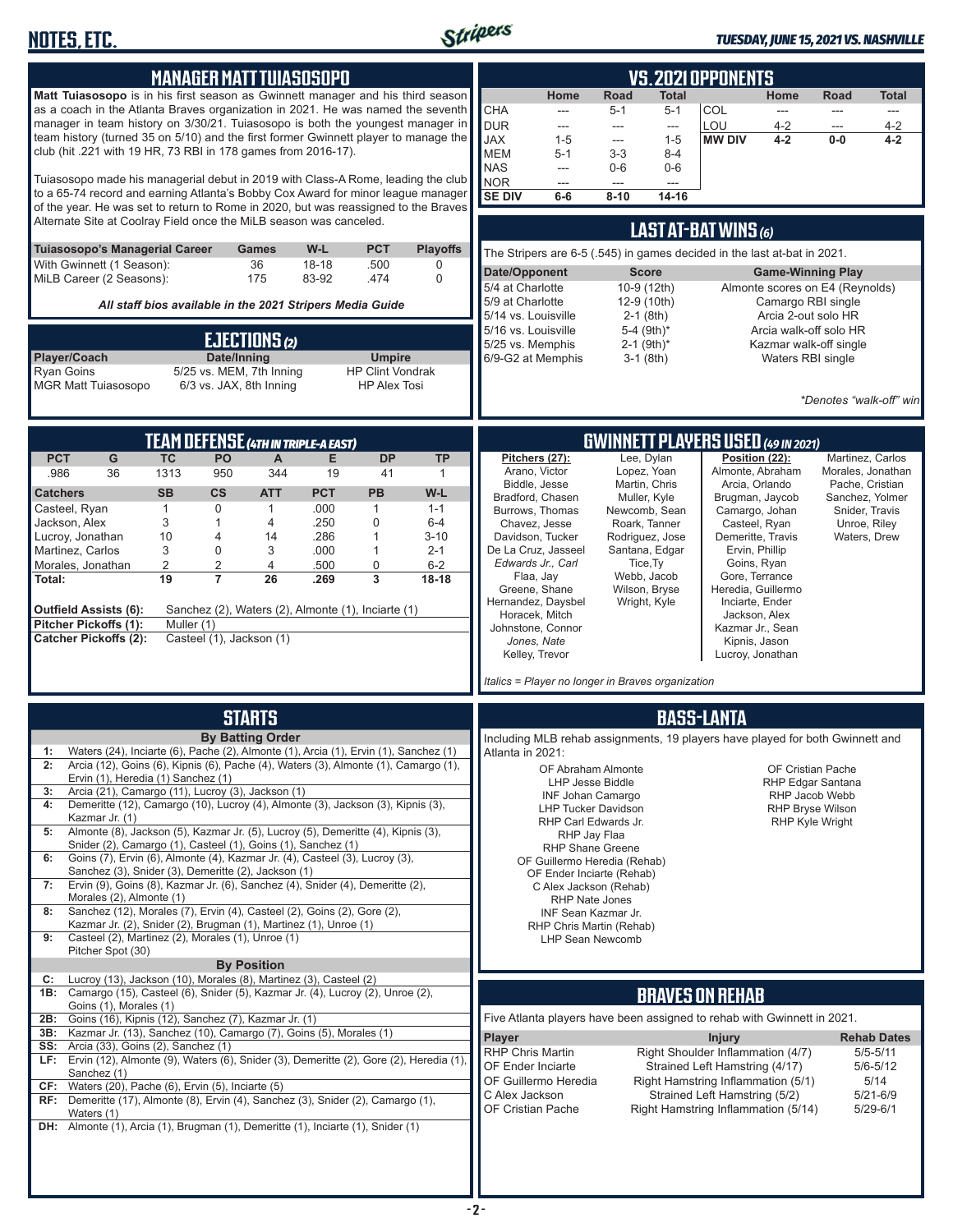# **STARTING PITCHER**



**ON BRAVES 40-MAN ROSTER**

#### *TUESDAY, JUNE 15, 2021 VS. NASHVILLE*

# **32****BRYSE WILSON**

|      |     | tys diu ol Wiloch                                                 | <b>BIO ON PAGE 102 OF MEDIA GUIDE</b> |
|------|-----|-------------------------------------------------------------------|---------------------------------------|
| B/T: | R/R | <b>BORN:</b> 12/20/97 in Durham, NC (Age 23)                      |                                       |
| HT:  | 6-2 | <b>ACQUIRED:</b> Braves' 4th Round Pick in 2016 June draft out of |                                       |
| WT:  | 225 | Orange High School (Hillsborough, NC)                             |                                       |

**TONIGHT'S START:** Wilson makes his sixth Triple-A start of the season in game one of this six-game series vs. Nashville ... It is his 32nd career appearance (30th start) with Gwinnett since 2018 (16-8, 3.92 ERA, .261 BAA, 1.24 WHIP) ... Career at Coolray Field, he is 9-3 with a 3.63 ERA in 15 games (14 starts) ... Career in MiLB games following a loss, he is 22-9 with a 3.51 ERA in 50 games (45 starts).

*2021 WITH GWINNETT:* Went 2-0 with a 3.18 ERA (6 ER in 17.0 IP) over his first three starts of the season ... On 5/6 at Charlotte, set a Gwinnett record with a win in his seventh consecutive start ... Went 7-0 with a 0.80 ERA during the seven-start span from 7/21/19-5/6/21, surpassing **Kanekoa Texeira's** six consecutive wins (6-0, 3.63 ERA) from 7/20-8/15, 2015 ... Extended his unbeaten streak to nine starts on 5/28 vs. Memphis (8-0, 1.58 ERA from 7/21/19-5/28/21).

*2021 WITH ATLANTA:* He has made five starts for Atlanta this season, going 2-2 with a 4.38 ERA (12 ER in 24.2 IP) ... Made three starts (1-2, 6.75 ERA) before being optioned on 4/30 ... Recalled twice since, on 5/11 (started vs. Toronto) and 5/22 (started vs. Pittsburgh) ... Most recently optioned to Gwinnett on 5/23.

*2020 SEASON:* Was a member of Atlanta's 60-man player pool and spent the majority of the season at the Alternate Training Site in Gwinnett ... Recalled by the Braves three times during the regular season (8/11-18, 9/6-16, 9/21-29) and went 0-1 with a 4.02 ERA (7 ER in 15.2 IP), .286 BAA, 1.72 WHIP, and one save (1-for-1) in six games (2 starts) ... Added to the Braves' NLCS roster on 10/6 and made his MLB Postseason debut in Game 4 vs. the Los Angeles Dodgers on 10/5, out-pitched Clayton Kershaw for the victory (6.0 IP, 1 H, 1 R, 1 ER, 1 HR, 1 BB, 5 SO) as Atlanta won 10-2.

*CAREER ACCOLADES:* **2017:** MiLB.com Braves Organization All-Star, Baseball America Low Class-A All-Star, South Atlantic League Postseason All-Star (10-7, 2.50 ERA in 26 starts with Class-A Rome) ... **2018:** Southern League Pitcher of the Week (7/8/18), International League Pitcher of the Week (8/19/18) ... **2019:** *Baseball America*  Triple-A All Star, Gwinnett Stripers Pitcher of the Year, International League ERA Champion (10-7, 3.42 ERA in 21 starts with Gwinnett).

|                     |                |         |            | <b>WILSON'S OVERALL STATS</b> |           |           |           |            |             |
|---------------------|----------------|---------|------------|-------------------------------|-----------|-----------|-----------|------------|-------------|
| Year                | Team           | W-L     | <b>ERA</b> | G/GS                          | <b>HR</b> | <b>BB</b> | <b>SO</b> | <b>BAA</b> | <b>WHIP</b> |
| $\blacksquare$ 2021 | ATLANTA (MLB)  | $2-2$   | 4.38       | 5/5                           |           |           | 15        | .305       | 1.46        |
|                     | Gwinnett (AAA) | $3-1$   | 5.00       | 5/5                           |           | 9         | 20        | .302       | 1.52        |
| MiLB Career:        |                | $32-21$ | 3.07       | 86/81                         | 32        | 116       | 449       | .235       | 1.15        |
| MLB Career:         |                | $5-3$   | 5.35       | 20/12                         | 13        | 32        | 52        | .306       | 1.68        |

| <b>WILSON'S 2021 SPLITS (WITH GWINNETT)</b> |                    |          |                |  |  |  |  |  |  |  |
|---------------------------------------------|--------------------|----------|----------------|--|--|--|--|--|--|--|
| Home:                                       | 1-1, 5.82 ERA (3G) | Vs. LHB: | .357 BAA. 2 HR |  |  |  |  |  |  |  |
| I Road:                                     | 2-0, 3.60 ERA (2G) | Vs. RHB: | .266 BAA. 1 HR |  |  |  |  |  |  |  |

|         |     |                          |   |           | <b>WILSON VS. NASHVILLE</b> |    |           |    |  |
|---------|-----|--------------------------|---|-----------|-----------------------------|----|-----------|----|--|
|         | W-l | <b>ERA</b>               | G | <b>GS</b> | IP                          | ER | <b>HR</b> | ВB |  |
| 12021:  | 0-0 | $\hspace{0.05cm} \cdots$ |   |           |                             |    |           |    |  |
| Career: | 0-0 | $\overline{a}$           |   |           |                             |    |           |    |  |

|                 | <b>WILSON'S HIGHS &amp; LOWS</b> |                                     |  |  |  |  |  |  |  |  |  |
|-----------------|----------------------------------|-------------------------------------|--|--|--|--|--|--|--|--|--|
|                 | <b>Season</b>                    | Career (MiLB and MLB)               |  |  |  |  |  |  |  |  |  |
| IP:             | 6.2 (5/22 vs. PIT)               | 9.0 (7/8/17, ROM vs. WV)            |  |  |  |  |  |  |  |  |  |
| $\mathsf{Iso}:$ | 6 (6/3 vs. JAX)                  | 13 (8/15/18, GWN vs. LOU)           |  |  |  |  |  |  |  |  |  |
| BB:             | 4 (6/3 vs. JAX)                  | 4 (6x, last: 6/3/21, GWN vs. JAX)   |  |  |  |  |  |  |  |  |  |
| Iн:             | 10 (5/16 vs. LOU)                | 10 (2x, last: 5/16/21, GWN vs. LOU) |  |  |  |  |  |  |  |  |  |
| <b>IER:</b>     | 5 (6/3 vs. JAX)                  | 9 (7/11/19, GWN @ CHA)              |  |  |  |  |  |  |  |  |  |
| Low-Hit CG:     | No 9.0 IP CG                     | 5 Hits (7/8/17, ROM vs. WV)         |  |  |  |  |  |  |  |  |  |
| Low-ER CG:      | No 9.0 IP CG                     | 0 Runs (7/8/17, ROM vs. WV)         |  |  |  |  |  |  |  |  |  |

| <b>WILSON AT THE PLATE</b> |      |    |  |  |    |    |           |            |           |  |
|----------------------------|------|----|--|--|----|----|-----------|------------|-----------|--|
|                            | AVG. | AB |  |  | 2B | 3B | <b>HR</b> | <b>RBI</b> | <b>BB</b> |  |
| 12021:                     | .200 |    |  |  |    |    |           |            |           |  |
| MiLB Career:               | .094 | 32 |  |  |    |    |           |            |           |  |
| MLB Career:                | .143 | 21 |  |  |    |    |           |            |           |  |

|            | <b>WILSON'S 2021 STARTS (ALL LEVELS)</b> |               |           |    |    |    |           |              |           |       |                       |              |                                                 |
|------------|------------------------------------------|---------------|-----------|----|----|----|-----------|--------------|-----------|-------|-----------------------|--------------|-------------------------------------------------|
| Team       | Date/Opp.                                | <b>Result</b> | <b>IP</b> | н  | R  | ER | <b>HR</b> | <b>BB</b>    | <b>SO</b> | NP-S  | Opp. Starter          | <b>Final</b> | <b>Notes</b>                                    |
| <b>ATL</b> | 4/18 at CHC                              | W. 1-0        | 5.0       |    |    |    |           |              |           | 69-50 | Kyle Hendricks        | W. 13-4      | Braves win series 2-1 on Sunday Night Baseball. |
| <b>ATL</b> | 4/25 vs. ARI                             | L. 1-1        | 4.0       |    |    |    |           |              |           | 61-37 | Zac Gallen            | $L.5-0$      | Game 1 of Sunday doubleheader.                  |
| <b>ATL</b> | 4/29 vs. CHC                             | L. 1-2        | 3.0       |    | 4  | 4  |           |              |           | 55-34 | <b>Adbert Alzolav</b> | $L.9-3$      | Tied a MLB career-high for ER allowed in start. |
| <b>GWN</b> | 5/6 at CLT                               | W. 1-0        | 5.0       | 4  | Ω  | 0  |           |              | h         | 81-58 | Mike Wright           | W. 4-0       | Set GWN record for consec. starts with win (7). |
| <b>ATL</b> | 5/11 vs. TOR                             | <b>ND</b>     | 6.0       | 6  |    |    |           |              | ٠h        | 84-58 | Robbie Rav            | $L.5-3$      | Kept Toronto scoreless until Guerrero Jr. HR.   |
| <b>GWN</b> | 5/16 vs. LOU                             | <b>ND</b>     | 6.0       | 10 | 4  | 4  |           | $\mathbf{I}$ |           | 93-63 | Ashton Goudeau        | W. 5-4       | First non-win in Gwinnett start since 7/11/19.  |
| <b>ATL</b> | 5/22 vs. PIT                             | W. 2-2        | 6.2       | .h |    |    |           |              | 4         | 85-55 | Mitch Keller          | W. 6-1       | The 6.2 IP were a new MLB career high.          |
| <b>GWN</b> | 5/28 vs. MEM                             | W. 2-0        | 6.0       | .h |    |    |           |              |           | 97-61 | Thomas Parsons        | W. 8-2       | Rain-shortened 6.0-inning complete game.        |
| <b>GWN</b> | $6/3$ vs. JAX                            | L. 2-1        | 5.0       | 6  | :5 |    |           | 4            | 6         | 85-45 | Luis Madero           | $L.6-2$      | Snapped 9-start Triple-A unbeaten streak.       |
| <b>GWN</b> | 6/9 at MEM                               | W. 3-1        | 5.0       |    |    |    |           |              |           | 79-51 | Zack Thompson         | W. 5-4       | Game one of Stripers' doubleheader sweep.       |

|                     | <b>STRIPERS STARTING PITCHERS</b> |            |           |           |                 |                       |                                                                      |  |  |  |  |
|---------------------|-----------------------------------|------------|-----------|-----------|-----------------|-----------------------|----------------------------------------------------------------------|--|--|--|--|
| <b>Pitcher</b>      | W-L                               | <b>ERA</b> | <b>GS</b> | <b>QS</b> | <b>Team W-L</b> | <b>Run Support</b>    | <b>Last Gwinnett Start</b>                                           |  |  |  |  |
| Davidson, Tucker    | $2 - 1$                           | 0.90       |           |           | $2 - 1$         | 5.33 RPG (16 Tot.)    | 5/23 at NAS (L): 6.0 IP, 1 H, 1 R, 1 ER, 1 BB, 9 SO, 1 HR (82p/51s)  |  |  |  |  |
| De La Cruz, Jasseel | $0 - 2$                           | 4.94       | 6         |           | $2 - 4$         | 2.33 RPG (14 Tot.)    | 6/12 at MEM (L): 3.2 IP, 6 H, 4 R, 4 ER, 4 BB, 3 SO (76p/44s)        |  |  |  |  |
| Johnstone, Connor   | 1-4                               | 6.38       |           |           | $2 - 5$         | 2.57 RPG (18 Tot.)    | 6/13 at MEM (ND): 2.0 IP, 3 H, 1 R, 1 ER, 0 BB, 1 SO (26p/20s)       |  |  |  |  |
| Muller, Kyle        | $2 - 1$                           | 4.60       |           |           | $6 - 1$         | 4.71 RPG (33 Tot.)    | 6/9-G2 at MEM (ND): 6.0 IP, 1 H, 1 R, 1 ER, 2 BB, 6 SO (88p/53s)     |  |  |  |  |
| Rodriguez, Jose     | $0-0$                             | 0.00       |           |           | $0 - 1$         | $0.00$ RPG $(0$ Tot.) | 5/20 at NAS (ND): 3.0 IP, 2 H, 0 R, 3 BB, 6 SO (56p/36s)             |  |  |  |  |
| Wilson, Bryse       | $3-1$                             | 5.00       |           |           | $4 - 1$         | 3.80 RPG (19 Tot.)    | 6/9-G1 at MEM (W): 5.0 IP, 7 H, 4 R, 4 ER, 1 BB, 1 SO (79p/51s)      |  |  |  |  |
| Wright, Kyle        | 1-2                               | 4.05       |           |           | $2 - 5$         | 1.57 RPG (11 Tot.)    | 6/11 at MEM (ND): 1.2 IP, 1 H, 1 R, 0 ER, 3 BB, 2 SO, 2 HB (59p/29s) |  |  |  |  |
| Total:              | $9 - 11$                          | 4.32       | 36        | 6         | $18-18$         | 3.08 RPG (111 Tot.)   |                                                                      |  |  |  |  |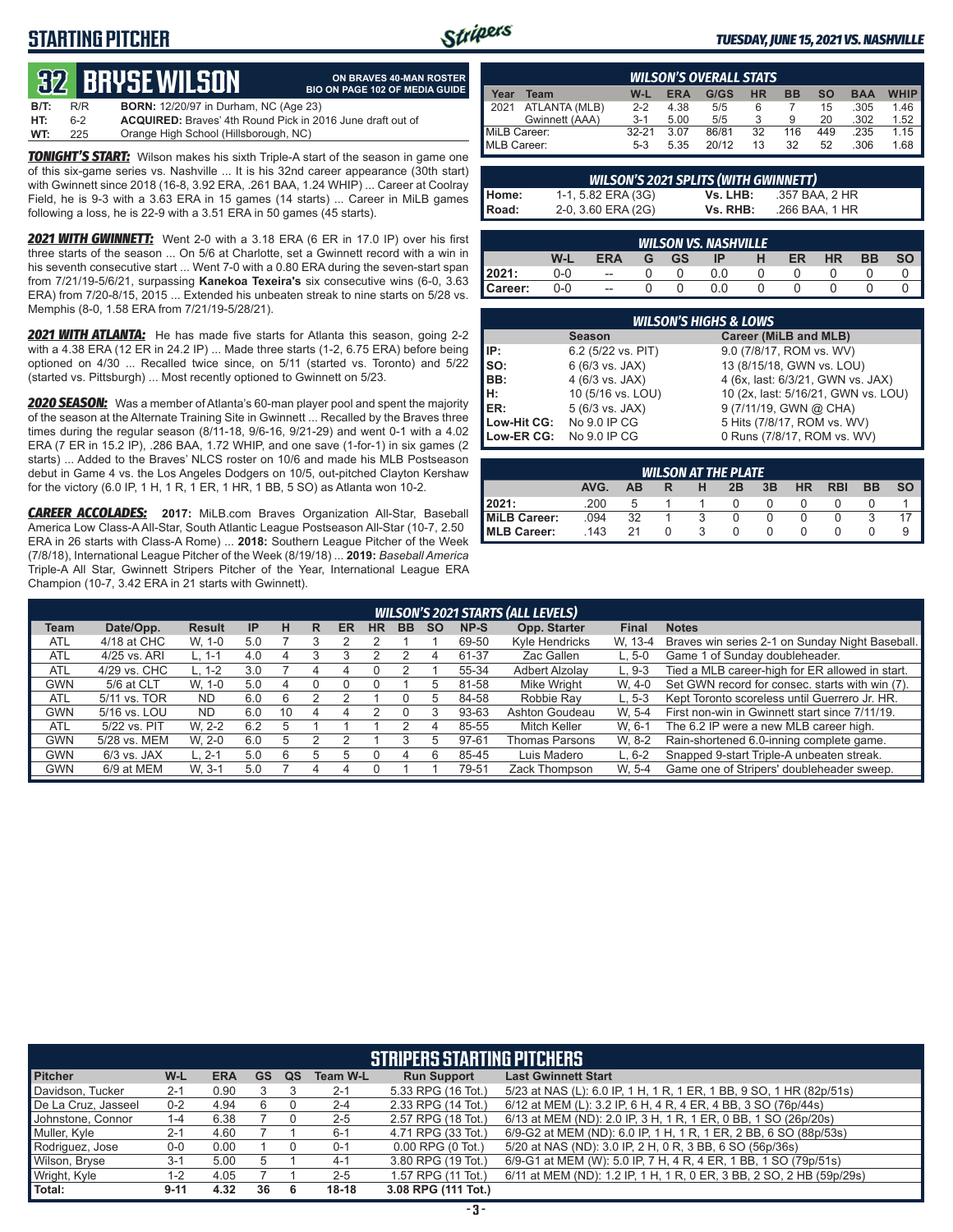# **BULLPEN**



| <b>RELIEF SUMMARY (CURRENT STRIPERS ONLY)</b> |         |      |    |           |               |               |              |                                                                     |                         |
|-----------------------------------------------|---------|------|----|-----------|---------------|---------------|--------------|---------------------------------------------------------------------|-------------------------|
| <b>Pitcher</b>                                | W-L     | ERA  | G  | <b>GF</b> | <b>HLD</b>    | <b>SV/OPP</b> | <b>IR/RS</b> | <b>Last Gwinnett Relief Outing</b>                                  | <b>Scoreless Streak</b> |
| Arano. Victor                                 | $0 - 1$ | 4.00 | 10 | 4         |               | 1/3           | 0/0          | 6/12 at MEM: 1.0 IP, 3 H, 1 R, 1 ER, 0 BB, 1 SO (17p/15s)           | 0G                      |
| Biddle, Jesse (L)                             | $0 - 0$ | .50  | 6  |           |               | 0/0           | 2/0          | 6/13 at MEM: 1.1 IP, 1 H, 0 R, 0 BB, 2 SO (16p/9s)                  | 4G (4.0 IP)             |
| Bradford, Chasen                              | $1 - 0$ | 2.08 |    |           | $\mathcal{P}$ | 0/1           | 2/2          | 6/13 at MEM (BS): 2.0 IP, 5 H, 3 R, 3 ER, 1 BB, 0 SO (33p/22s)      | 0G                      |
| Burrows, Thomas (L)                           | $1 - 0$ | 4.15 |    |           |               | 0/0           | 4/0          | 6/11 at MEM (H): 1.2 IP, 1 H, 2 R, 2 ER, 3 BB, 1 SO (30p/15s)       | 0G                      |
| Chavez. Jesse                                 | $1 - 0$ | 2.65 |    |           |               | 1/2           | 0/0          | 6/12 at MEM: 2.0 IP, 0 H, 0 R, 0 BB, 4 SO (23p/16s)                 | 2G (3.0 IP)             |
| De La Cruz. Jasseel                           | $0 - 0$ | 5.40 |    |           |               | 0/0           | 0/0          | 5/11 vs. LOU: 1.0 IP, 0 H, 0 R, 0 BB, 1 SO (9p/7s)                  | 1G (1.0 IP)             |
| Flaa, Jay                                     | $0 - 1$ | 0.00 |    | 3         |               | 0/0           | 0/0          | 6/13 at MEM (L): 0.2 IP, 1 H, 1 R, 0 ER, 2 BB, 2 SO (15p/8s)        | 0G                      |
| Johnstone, Connor                             | $0 - 0$ | 0.00 |    |           |               | 0/0           | 5/3          | 5/18 at NAS: 1.1 IP, 0 H, 0 R, 0 BB, 1 SO (14p/11s)                 | 2G (4.1 IP)             |
| Kelley, Trevor                                | $0 - 1$ | 2.79 |    | 5         |               | 0/1           | 4/1          | 6/13 at MEM: 1.0 IP, 1 H, 0 R, 0 BB, 1 SO (11p/8s)                  | 2G (2.0 IP)             |
| Lee, Dylan (L)                                | $1 - 0$ | 1.93 | 9  |           |               | 0/0           | 2/0          | 6/11 at MEM: 1.1 IP, 1 H, 0 R, 1 BB, 1 SO (37p/26s)                 | 1G (1.1 IP)             |
| Lopez, Yoan                                   | $1 - 1$ | 3.38 | 5  |           | ٠             | 0/1           | 2/2          | 6/11 at MEM (L): 1.1 IP, 2 H, 1 R, 1 ER, 2 BB, 0 SO, 1 HR (25p/14s) | 0G                      |
| Roark. Tanner                                 | $1 - 1$ | 3.95 | հ  |           |               | 0/1           | 0/0          | 6/13 at MEM: 2.0 IP, 0 H, 0 R, 0 BB, 1 SO (24p/17s)                 | 3G (7.0 IP)             |
| Tice, Ty                                      | $0 - 0$ | 3.86 |    |           |               | 0/0           | 2/0          | 6/12 at MEM: 1.1 IP, 2 H, 1 R, 1 ER, 0 BB, 1 SO, 1 HR (22p/14s)     | 0G                      |
| Webb, Jacob                                   | $0 - 0$ | 3.18 | 6  | 5         | ٠             | 1/1           | 0/0          | 6/13 at MEM: 0.2 IP, 0 H, 2 R, 2 ER, 3 BB, 0 SO, 2 WP (29p/15s)     | 0G                      |

|                         | <b>STRIPERS PITCHING BREAKDOWN</b>                       |            |      |                  |     |                         |           |           |            |  |
|-------------------------|----------------------------------------------------------|------------|------|------------------|-----|-------------------------|-----------|-----------|------------|--|
|                         | W-L                                                      | <b>ERA</b> | IP - | <b>R</b>         | ER. | <b>HR</b>               | <b>BB</b> | <b>SO</b> | <b>BAA</b> |  |
| <b>Starters:</b>        | 9-11 4.32 162.1 83 78 20                                 |            |      |                  |     |                         | 58        | 169       | .252       |  |
| <b>Relievers:</b>       | 9-7 3.27 154.1 63                                        |            |      |                  |     | 56 17 55 169 215        |           |           |            |  |
| Total:                  | 18-18   3.81   316.2   146   134   37   113   338   .235 |            |      |                  |     |                         |           |           |            |  |
| Saves/Opp: 3/12 (25.0%) |                                                          |            |      | <b>Holds: 11</b> |     | IR/Scored: 26/8 (30.8%) |           |           |            |  |

|                                         |         |            | <b>PITCHING BY MONTH</b> |    |    |           |    |           |            |
|-----------------------------------------|---------|------------|--------------------------|----|----|-----------|----|-----------|------------|
|                                         | W-L     | <b>ERA</b> | IP                       | R  | ER | <b>HR</b> | BB | <b>SO</b> | <b>BAA</b> |
| May:                                    | 14-10   | 3.50       | 211.0                    | 90 | 82 | 28        | 65 | 240       | 222        |
| June:<br>July:<br>August:<br>September: | $4 - 8$ | 4.43       | 105.2                    | 56 | 52 | 9         | 48 | 98        | .261       |

| <b>SCORELESS INNINGS STREAKS (10-PLUS INNINGS)</b> |           |                    |                       |  |  |  |  |  |  |  |
|----------------------------------------------------|-----------|--------------------|-----------------------|--|--|--|--|--|--|--|
| <b>Pitcher</b>                                     | Length    | <b>Dates</b>       | <b>Stats</b>          |  |  |  |  |  |  |  |
| Bradford                                           | 16.0 IP   | 5/7-6/13 (10G)     | 1-0, 6 H, 3 BB, 12 SO |  |  |  |  |  |  |  |
| Wright                                             | $12.0$ IP | $5/25 - 6/5$ (3GS) | 1-0, 11 H, 3 BB, 8 SO |  |  |  |  |  |  |  |

# **VICTOR ARANO - RHP - #54**

- **• 2021 with GWN: 5/14 vs. LOU:** Locked down GWN's first save of 2021 (1.0 IP, 1 H). **• 2021 with ATL:** Recalled on 5/8, but did not pitch ... Optioned on 5/10 ... DFA'd and outrighted to Gwinnett on 6/6.
- **• Spring Training:** 0-1, 34.71 ERA, .538 BAA, 1 SV in 3G with Atlanta.
- **• 2020:** Was a member of Philadelphia's 60-man player pool, but spent the entire year at the Alternate Site in Lehigh Valley ... DFA'd by the Phillies on 1/18.
- **• 2019:** Limited to just 6G with Triple-A Lehigh Valley (2-0, 0.00 ERA in 3G) and Philadelphia (1-0, 3.86 ERA in 3G) ... Was on injured list from 4/20-end of season (right elbow inflammation).
- **• Acquired:** Claimed off waivers from Philadelphia (1/22/21) ... Originally signed by the Los Angeles Dodgers as a non-drafted free agent (4/4/13).
- **• MLB Career:** 3-2, 2.65 ERA, .224 BAA, 3 SV in 73G with Philadelphia (2017-19).

#### **JESSE BIDDLE - LHP - #48**

- **• 2021 with GWN:** Has not allowed a run in 5 of 6G (1 ER in 6.0 IP, 3 H, 1 BB, 10 SO). **• 2021 with ATL:** Had his contract selected on 4/17, pitched in 8G with the Braves
- (0-0, 8.44 ERA, 10 ER in 10.2 IP) ... DFA'd on 5/17, outrighted to Gwinnett on 5/19. **• Spring Training:** 0-0, 3.00 ERA, .257 BAA, 2 SV in 9G with Cincinnati ... Released on 3/26 after re-signing as MiLB FA on 12/11/20.
- **• 2020:** Opened the year at Cincinnati's Alternate Training Site ... Contract selected on 8/25 (0-0, 0.00 ERA, 0 ER in 0.2 IP in 1G) ... Placed on 10-day injured list on 8/29 (left shoulder impingement) and missed the remainder of the year.
- **• Acquired:** MiLB FA (4/2/21) ... Originally Philadelphia's 1st-round pick (27th overall) in 2010 out of Germantown Friends High School (Philadelphia, PA).
- **• MLB Career:** 6-2, 5.07 ERA, .261 BAA, 1 SV in 99G with ATL (2018-19, 2021), SEA (2019), TEX (2019), CIN (2020).

#### **CHASEN BRADFORD - RHP - #28**

- **• 2021 with GWN: 5/7-6/13:** Posted a team-best 16.0-inning scoreless streak over 10G (6 H, 3 BB, 12 SO) ... **5/15 vs. LOU:** Earned first win (2.0 IP, 1 H, 0 R, 2 SO). **• Spring Training:** Did not pitch in Atlanta's MLB camp.
- **• 2020:** Re-signed by Seattle to an MiLB deal on 1/15, but was not included on the Mariners' 60-man player pool ... Did not play.
- **• 2019:** Split time between Seattle (0-0, 4.86 ERA, 1 SV in 12G) and Triple-A Tacoma (0-0, 6.75 ERA, 1 SV in 5G).
- **• Acquired:** MiLB FA (3/15/21) ... Originally the New York Mets' 35th round pick in 2011 out of the University of Central Florida.
- **• MLB Career:** 7-0, 3.89 ERA, .253 BAA, 1 SV in 86G with NYM, SEA (2017-19).

# **THOMAS BURROWS - LHP - #49**

- **• 2021 with GWN: 5/26 vs. MEM:** Earned his first win (1.0 IP, 0 H, 0 R, 2 SO).
- **• MLB.com Prospect Rankings:** #22 (Braves Top 30).
- **• Spring Training:** 0-1, 6.75 ERA, .222 BAA, 0 SV in 4G with Atlanta.
- **• 2020:** Was an NRI to Spring Training, but not included on 60-man player pool. **• 2019:** Went 2-4 with a 4.42 ERA, .221 BAA, and 7 saves (7-for-9) in 43G between Double-A Mississippi and Gwinnett ... Stranded 16 of 17 inherited runners with the Stripers (94.1%) ... Won Atlanta's Bill Lucas Award for community service.
- **• Acquired:** Via trade with Seattle (1/11/17) ... Originally the Mariners' 4th-round pick in 2016 out of the University of Alabama.

# **JESSE CHAVEZ - RHP - #40**

- **• 2021 with GWN: 5/25 vs. MEM:** Earned first win despite a blown save (2.0 IP, 2 H, 1 ER, 1 BB, 4 SO in 2-1 walk-off win) ... **6/9-G2 at MEM:** Recorded his first save, working out of bases-loaded jam in 8th of 3-1 win (1.0 IP, 1 H, 0 R, 1 BB, 1 SO).
- **• Spring Training:** 0-0, 14.54 ERA, .429 BAA, 0 SV in 5G with the Los Angeles Angels ... Released on 3/25.
- **• 2020:** Logged 18G with Texas, going 0-0 with a 6.88 ERA and .303 BAA.
- **• 2019:** In 48G (9 starts) with Texas, went 3-5 with a 4.85 ERA, .267 BAA, and 1 save. **• Acquired:** MiLB FA (4/17/21) ... Originally Texas's 42nd round pick in 2002 out of
- Riverside Community College (Riverside, CA). **• MLB Career:** 41-58, 4.52 ERA, .266 BAA, 8 SV in 481G with PIT, ATL, KC, TOR, OAK, LAD, LAA, TEX, CHC (2008-20) ... Made his lone MLB Postseason appearance with the Cubs in 2018 NL Wild Card Game (1.0 IP, 1 H, 0 R, 0 SO).

### **JAY FLAA - RHP - #45**

- **• 2021 with GWN:** Has not allowed an ER over 7G (1 R in 6.1 IP, 5 H, 5 BB, 11 SO).
- **• 2021 with ATL:** From 5/23-5/30, went 0-0 with a 27.00 ERA (4 ER in 1.1 IP) in 1G.
- **• 2021 with BAL:** Contract selected by Baltimore on 4/26 and made his MLB debut on 4/27 vs. the NY Yankees (1.1 IP, 2 BB, 1 SO, struck out Aaron Judge) ... Optioned on 4/28, appeared in 1G with Triple-A Norfolk (0-0, 16.20) ... DFA'd on 5/8.
- **• Spring Training:** 0-0, 3.38 ERA, .200 BAA, 0 SV in 3G with Baltimore.
- **• 2020:** Was not on Baltimore's 60-man player pool, did not play.
- **• 2019:** Went 2-5 with a 4.69 ERA, .256 BAA, and 5 SV in 40G (3 starts) between Double-A Bowie and Norfolk (2-3, 5.24 ERA, 4 SV in 29G during Triple-A debut).
- **• Acquired:** Claimed off waivers from Baltimore (5/11/21) ... Originally the Orioles' 6th-round pick in 2015 out of North Dakota State University (Fargo, ND).
- **• MLB Career:** 0-0, 13.50 ERA, .300 BAA in 2G with Baltimore, Atlanta (2021).

#### **TREVOR KELLEY - RHP - #43**

- **• 2021 with GWN: 5/12-5/23:** Did not allow a run over 3.2 IP in his first 4G.
- **• Spring Training:** Did not pitch in Chicago Cubs' MLB camp ... Released on 4/23.
- **• 2020:** Pitched in 4G with Philadelphia, going 0-0 with a 10.80 ERA ... Outrighted on 8/14 and spent the rest of the season at the Phillies Alternate Site.
- **• 2019:** In 52G with Triple-A Pawtucket, went 5-5 with a 1.79 ERA, .216 BAA, and 12 SV ... Was an International League Midseason and Postseason All-Star and a *Baseball America* Triple-A All-Star ... Led IL in appearances and was T-1st in saves ... Made MLB debut on 7/2 at Toronto and logged 10G with Boston (0-3, 8.64 ERA).
- **• Acquired:** MiLB FA (4/28/21) ... Originally Boston's 36th-round pick in 2015 out of the University of North Carolina at Chapel Hill.
- **• MLB Career:** 0-3, 9.26 ERA, .347 BAA, 0 SV in 14G with BOS (2019), PHI (2020).

### **DYLAN LEE - LHP - #58**

- **• 2021 with GWN: 5/4 at CLT:** Earned the win in his Stripers' debut (2.0 IP, 1 H, 1 R, 0 ER, 0 BB, 3 SO in 10-9 win in 12 innings) ... **6/11 at MEM:** Recorded his first pro hit, a double (1-for-2, R).
- **• Spring Training:** 0-0, 0.00 ERA, 0 SV in 2G with Miami ... Released on 3/29.
- **• 2020:** Was a non-roster invite to Marlins Spring Training, but was not on Miami's 60-man player pool ... Did not play.
- **• 2019:** Logged 45G between Double-A Jacksonville (0-3, 1.91 ERA, .176 BAA, 13 SV in 32G) and Triple-A New Orleans (1-3, 4.71 ERA, .329 BAA, 0 SV in 13G).
- **• Acquired:** MiLB FA (4/15/21) ... Originally Miami's 10th-round pick in 2016 out of Cal State Fresno (Fresno, CA).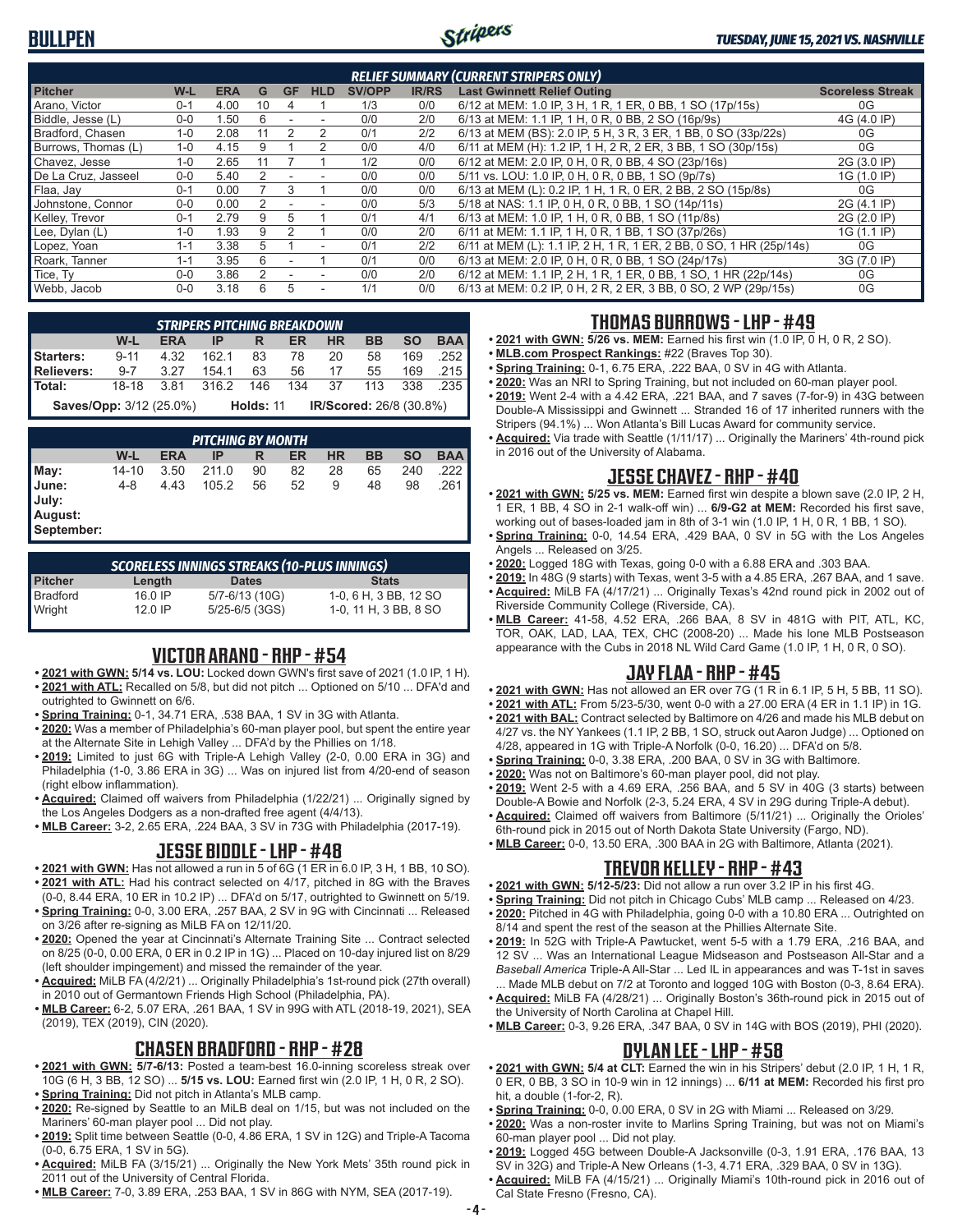# **BULLPEN**

#### **YOAN LOPEZ - RHP - #55**

- **• 2021 with GWN: 6/9-G2 at MEM:** Earned his first win with the Stripers (1.0 IP, 1 H, 0 R, 0 SO in 3-1 victory in 8 innings).
- **• 2021 with ARI:** Began the season on Arizona's Opening Day roster ... In 2 stints, went 0-0 with a 6.57 ERA (9 ER in 12.1 IP) and 0 SV (0-for-3) in 13G ... DFA'd on 5/20, traded to Atlanta on 5/22 and optioned to Gwinnett.
- **• Spring Training:** 1-0, 4.91 ERA, .214 BAA, 0 SV in 8G with Arizona.
- **• 2020:** In 20G with Arizona, went 0-1 with a 5.95 ERA, .269 BAA, and 2 holds.
- **• 2019:** Set MLB career highs in G (70) and holds (21), going 2-7 with a 3.41 ERA, .232 BAA, and 1 SV (1-for-4) with the D-backs.
- **• Acquired:** Via trade with Arizona in exchange for CF Deivi Estrada (5/22/21) ... Originally signed by the D-backs as a NDFA out of Cuba (1/16/15).
- **• MLB Career:** 2-8, 4.25 ERA, .252 BAA, 1 SV in 113G with Arizona (2018-21)

### **TANNER ROARK - RHP - #57**

- **• 2021 with GWN: 5/23 at NAS:** Struck out 3 over 1.0 IP in his Stripers debut ... **6/10**
- **at MEM:** Tossed 2.0 innings in relief (1 H, 0 R, 1 BB, 1 SO) for first Gwinnett win. **• 2021 with TOR:** Was on Toronto's Opening Day roster, went 0-1 with a 6.43 ERA in
- 3G (1 start) ... Released by the Blue Jays on 5/3.
- **• Spring Training:** 2-1, 8.44 ERA, .295 BAA in 4 starts with Toronto.
- **• 2020:** Made 11 starts with the Blue Jays, going 2-3 with a 6.80 ERA and .309 BAA. **• 2019:** Went 10-10 with a 4.35 ERA and .275 BAA in 31 starts with CIN and OAK.
- **• Acquired:** MiLB FA (5/10/21) ... Originally Texas's 25th-round pick in 2008 out of the University of Illinois at Urbana-Champaign.
- **• MLB Career:** 76-68, 3.85 ERA, .254 BAA, 1 SV in 227G (184 starts) with WSH, CIN, OAK, TOR (2013-21) ... Pitched in 2014 and 2016 Postseasons with Nationals (0-1, 3.86 ERA in 3G, 1 start).

#### **TY TICE - RHP - #53**

- **• 2021 with GWN: 6/10 at MEM:** Threw 1.0 scoreless IP (0 H, 0 BB, 1 SO) in his Stripers debut, combining with 5 pitchers on a 2-hit shutout.
- **• 2021 with TOR:** Recalled from the Alternate Training Site 3 times (4/9, 4/24, 5/22), went 0-0 with a 5.14 ERA (4 ER in 7.0 IP) in 4G during his MLB debut ... Also pitched once for Triple-A Buffalo (0 ER in 1.0 IP) ... DFA'd on 5/30.
- **• Spring Training:** 1-0, 9.00 ERA, .273 BAA, 0 SV in 6G with Toronto.
- **• 2020:** Spent the entire year at the Blue Jays' Alternate Training Site ... Did not reach the Majors ... Had his contract selected by Toronto on 11/20.
- **• 2019:** Between Double-A New Hampshire and Triple-A Buffalo, went 3-4 with a 2.34 ERA, .196 BAA, and 8 saves (8-for-12) in 46 relief appearances.
- **• Acquired:** Via trade from Toronto in exchange for cash (6/4/21) ... Originally the Blue Jays' 16th-round pick in 2017 out of Central Arkansas.
- **• MLB Career:** 0-0, 5.14 ERA, .310 BAA in 4G with Toronto (2021).

### **JACOB WEBB - RHP - #71**

- **• 2021 with GWN: 6/9-G1 at MEM:** Tallied first save of the year (1.0 IP, 0 H, 0 R, 1 SO in 5-4 win) ... **5/26-6/9:** Struck out 5 over 5.0 scoreless innings (2 H, 0 BB) in 5G.
- **• 2021 with ATL:** Recalled 3 times (4/7, 4/10, 6/5) ... In 16G with the Braves, is 1-2 with a 5.63 ERA (10 ER in 16.0 IP) and a .338 BAA.
- **• Spring Training:** 1-0, 2.57 ERA, .222 BAA, 2 HLD in 7G with Atlanta ... Optioned to the Alternate Training Site in Gwinnett on 3/25.
- **• 2020:** Assigned to the Alternate Training Site on 7/19, but missed over a month with a right shoulder strain (placed on 60-day injured list on 7/20) ... Activated on 9/8 and went 0-0 with a 0.00 ERA (0 ER in 10.0 IP) and .200 BAA in 8G ... Made his MLB Postseason debut, going 0-0 with a 9.00 ERA (3 ER in 3.0 IP) in 3G.
- **• 2019:** Made his MLB debut with Atlanta, going 4-0 with a 1.39 ERA (5 ER in 32.1 IP), .205 BAA, 9 holds, and 2 saves (2-for-4) in 36G ... Also logged 10G with Gwinnett (0-1, 6.97 ERA, .225 BAA, 1 SV).
- **• Acquired:** Braves' 18th-round pick in 2014 out of Tabor College (Hillsboro, KS).
- **• MLB Career:** 5-2, 2.31 ERA, .247 BAA, 2 SV in 60G with Atlanta (2019-21).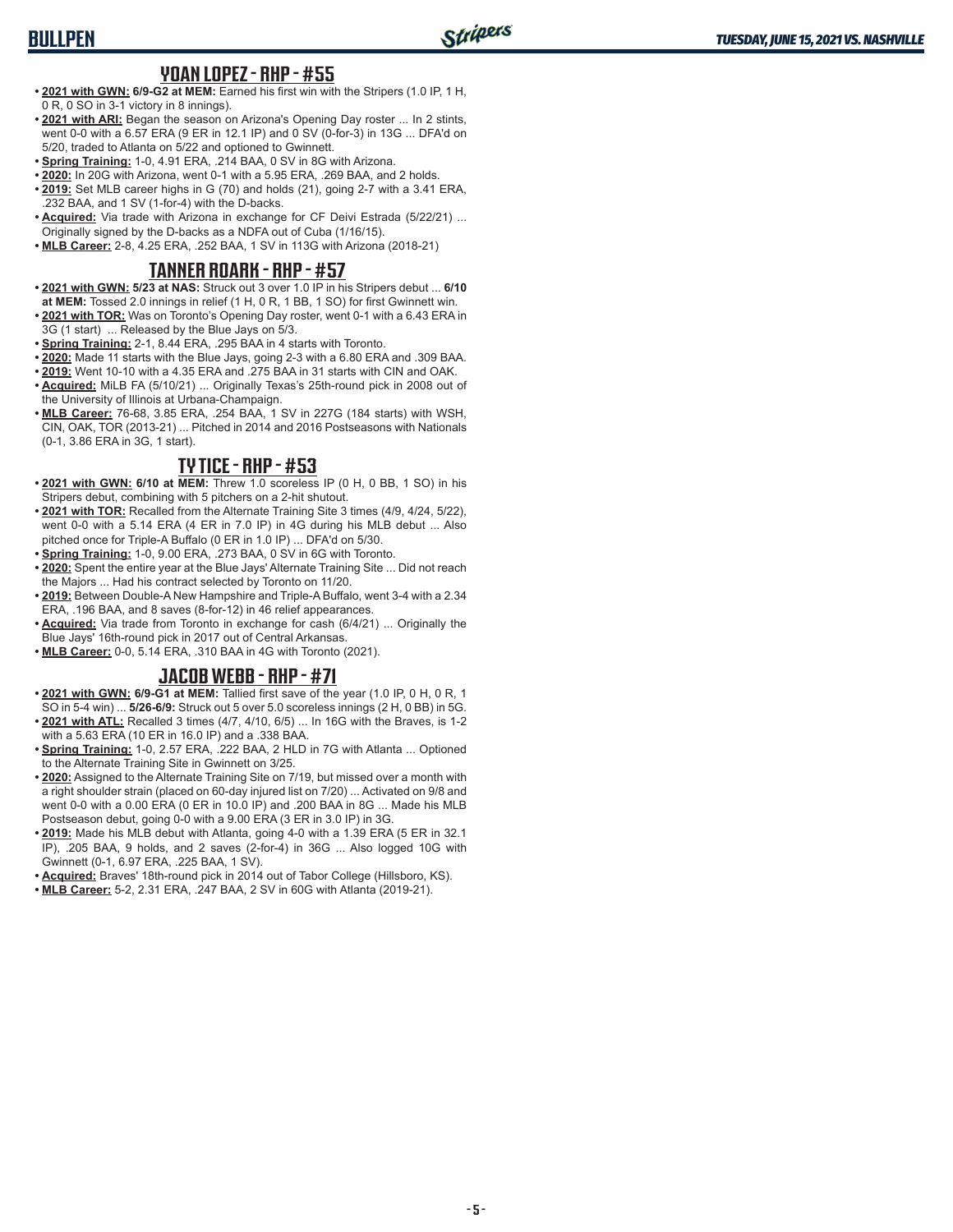#### Stripers **OFFENSE** *TUESDAY, JUNE 15, 2021 VS. NASHVILLE TOTAL:* .254, 47 HR, .785 OPS *RISP:* .261, 12 HR, .786 OPS *RUNS/INNING: 1 2 3 4 5 6 7 8 9 X TOT Vs. LHP:* .259, 25 HR, .813 OPS *RISP/2O:* .208, 4 HR, .637 OPS **Stripers:** 33 23 14 15 20 18 24 27 17 8 199 *Vs. RHP:* .251, 22 HR, .763 OPS *LOADED:* .279, 2 HR, .827 OPS **Opponents:** 16 21 15 23 7 19 16 14 6 9 146

| <b>BATTER'S BOX (CURRENT STRIPERS ONLY)</b> |                                     |                         |                          |                                          |  |  |
|---------------------------------------------|-------------------------------------|-------------------------|--------------------------|------------------------------------------|--|--|
| Player                                      | <b>Season with GWN</b>              | <b>6/13 at MEM</b>      | <b>Active Hit Streak</b> | <b>Last Series at MEM</b>                |  |  |
| Arcia, Orlando                              | .320, 10 HR, 22 RBI, 4 SB, .969 OPS | 1-5, HR, 2 R, 2 RBI, BB | 6G (Since 6/9)           | .407 (11-27), 2 2B, 2 HR, 6 R, 4 RBI, SB |  |  |
| Camargo, Johan                              | .322, 4 HR, 13 RBI, 0 SB, .938 OPS  | 2-4, R, RBI, BB         | 4G (Since 6/10)          | .478 (11-23), 2B, HR, 4 R, 3 RBI         |  |  |
| Casteel, Ryan                               | .289, 2 HR, 11 RBI, 0 SB, .871 OPS  | PH, 0-1                 | -6G                      | $.000(0-9)$                              |  |  |
| Ervin, Phillip                              | .192, 2 HR, 12 RBI, 7 SB, .648 OPS  | 1-3, HR, R, 2 RBI, 2 BB | 1G (Since 6/13)          | .063 (1-16), HR, R, 3 RBI                |  |  |
| Goins, Ryan                                 | .253, 1 HR, 11 RBI, 0 SB, .705 OPS  | 1-3, 2B, R, 2 BB        | 1G (Since 6/13)          | .235 (4-17), 2 2B, R, RBI                |  |  |
| Gore, Terrance                              | .308. 0 HR. 0 RBI. 8 SB. .822 OPS   | 2-3, 2B, R, BB, SB      | 1G (Since 6/13)          | .400 (2-5), 2B, 2R, 3SB                  |  |  |
| Kazmar Jr., Sean                            | .217, 4 HR, 14 RBI, 1 SB, .722 OPS  | PH, 0-1                 | -1G                      | .182 (2-11), 2 2B, 2 R, RBI, SB          |  |  |
| Kipnis, Jason                               | .256, 1 HR, 5 RBI, 0 SB, .722 OPS   | $2 - 5$                 | 1G (Since 6/13)          | .294 (5-17), 2 R, 2 RBI                  |  |  |
| Lucroy, Jonathan                            | .232, 2 HR, 13 RBI, 0 SB, .713 OPS  | $0-4$ , BB              | -1G                      | .231 (3-13), HR, R, 4 RBI                |  |  |
| Morales, Jonathan                           | .098, 1 HR, 5 RBI, 0 SB, .293 OPS   | <b>DNP</b>              | -5G                      | $.000(0-5)$                              |  |  |
| Pache, Cristian                             | .333, 2 HR, 6 RBI, 0 SB, 1,068 OPS  | <b>DNP</b>              | $-1G$                    | .300 (3-10), 2 HR, 3 R, 4 RBI            |  |  |
| Sanchez, Yolmer                             | .165. 0 HR. 7 RBI. 3 SB. .521 OPS   | $1-5,$ RBI              | 1G (Since 6/13)          | .200 (3-15), 3 R, RBI, 3 SB              |  |  |
| Snider, Travis                              | .146. 1 HR. 2 RBI. 0 SB. .619 OPS   | <b>DNP</b>              | -3G                      | <b>DNP</b>                               |  |  |
| Waters, Drew                                | .279. 3 HR. 10 RBI. 8 SB. .789 OPS  | <b>DNP</b>              | 4G (Since 6/6)           | .417 (5-12), 2 R, 2 RBI, SB              |  |  |

|                |                          |                |                          |                |                |                |                | <b>HOME RUNS</b>       |                                                 |                          | <b>MULTI-GAMES</b>       |           |
|----------------|--------------------------|----------------|--------------------------|----------------|----------------|----------------|----------------|------------------------|-------------------------------------------------|--------------------------|--------------------------|-----------|
| Player         | 1 <sub>R</sub>           | 2R             | 3R                       | <b>GS</b>      | Tot.           |                |                | Off LH Off RH Team W-L | Last HR with Gwinnett (Regular Season)          | <b>Hit</b>               | <b>RBI</b>               | <b>HR</b> |
| Almonte        | $\overline{2}$           |                |                          |                | 3              |                |                | $3-0$                  | 5/30/21 vs. MEM, 1R (RH Connor Jones)           | 8                        | 5                        |           |
| Arcia          | $\overline{ }$           | 3              |                          |                | 10             | 6              | 4              | $5 - 3$                | 6/13/21 at MEM, 2R (LH Bernardo Flores Jr.)     | 14                       | $\overline{7}$           |           |
| Brugman        | $\overline{\phantom{a}}$ |                |                          |                |                |                |                | $0 - 0$                |                                                 |                          |                          |           |
| Camargo        | $\overline{2}$           |                |                          |                | 4              | 4              |                | $2 - 1$                | 6/10/21 at MEM, 2R (RH Thomas Parsons)          | 8                        | 3                        |           |
| Casteel        | $\overline{\phantom{0}}$ | $\overline{2}$ |                          |                | $\overline{2}$ |                |                | $1 - 1$                | 6/3/21 vs. JAX, 2R/PH (LH Rob Zastryzny)        |                          | 4                        |           |
| Demeritte      | 4                        | 2              |                          |                | 6              | 4              | 2              | $5 - 1$                | 5/30/21 vs. MEM, 1R (LH Bernardo Flores Jr.)    |                          | 4                        |           |
| Ervin          |                          |                |                          |                | 2              | 2              |                | $1 - 1$                | 6/13/21 at MEM, 2R (LH Tyler Webb)              |                          | 3                        |           |
| Goins          |                          |                |                          |                |                |                |                | $1 - 0$                | 5/4/21 at CLT, 1R (LH Kyle Kubat)               |                          | 3                        |           |
| Gore           |                          |                |                          |                |                |                |                | $0 - 0$                |                                                 | $\overline{2}$           | $\sim$                   |           |
| Heredia        | ÷.                       |                |                          |                |                |                |                | $0 - 0$                |                                                 |                          | ٠                        |           |
| Inciarte       |                          |                |                          |                |                |                |                | $0 - 0$                | ---                                             | $\overline{\phantom{a}}$ |                          |           |
| Jackson        | $\overline{2}$           |                |                          |                | 5              | 4              |                | $3-0$                  | 6/9/21-G1 at MEM, 3R (LH Zack Thompson)         | $\overline{2}$           | 4                        |           |
| Kazmar Jr.     | 2                        |                |                          |                | 4              |                | 3              | $1 - 3$                | 6/6/21 vs. JAX, 1R (RH Parker Bugg)             | $\overline{2}$           | 3                        |           |
| Kipnis         | ٠                        |                |                          | ٠              |                |                |                | $1 - 0$                | 5/28/21 vs. MEM, 3R (RH Thomas Parsons)         | 3                        | $\overline{2}$           |           |
| Lucroy         |                          | ۰              |                          |                | $\overline{2}$ |                | $\overline{2}$ | $1 - 1$                | 6/10/21 at MEM. 3R (RH Grant Black)             | 3                        | 3                        |           |
| Martinez       |                          |                |                          |                |                |                |                | $0 - 0$                |                                                 | $\overline{2}$           |                          |           |
| <b>Morales</b> |                          |                |                          |                |                |                |                | $1 - 0$                | 5/7/21 at CLT, 3R (RH Joe De Carlo)             |                          |                          |           |
| Pache          |                          |                |                          |                | $\overline{2}$ |                |                | $1 - 0$                | 6/10/21 at MEM, 2R (LH Tyler Webb), 2nd of Game | $\overline{2}$           | 2                        |           |
| Sanchez        |                          |                |                          |                |                |                |                | $0 - 0$                |                                                 | $\mathfrak{p}$           |                          |           |
| Snider         |                          |                | $\overline{\phantom{a}}$ |                |                |                |                | $1 - 0$                | 5/7/21 at CLT, 1R (RH Felix Paulino)            |                          | $\overline{\phantom{a}}$ |           |
| Unroe          |                          |                | $\overline{\phantom{a}}$ | ۰              | ٠              |                |                | $0 - 0$                | 7/19/19 vs. ROC, 1R (RH Drew Hutchison)         |                          | ۰                        |           |
| Waters         | $\overline{2}$           |                |                          |                | 3              | $\overline{2}$ |                | $0 - 2$                | 5/19/21 at NAS, 1R/Leadoff (LH Wade LeBlanc)    | 9                        | $\overline{2}$           |           |
| Total:         | 25                       | 13             | 7                        | $\overline{2}$ | 47             |                |                |                        |                                                 |                          |                          |           |

**Back-to-Back Homers (1x):** Almonte (GS) / Snider, 5/7 at CLT (1st Inning)

**Back-to-Back-to-Back Homers (1x):** Arcia (2R) / Camargo / Demeritte, 5/8 at CLT (6th Inning)

**Pinch Hit Homers (2x):** Demeritte, 5/12 vs. LOU (7th Inning) Casteel, 6/3 vs. JAX (7th Inning)

**Leadoff (Game) Homers (1x):** Waters, 5/19 at NAS

**Walk-Off Homers (1x):** Arcia (Solo), 5/16 vs. LOU (9th Inning)

|               |       |          | <b>PINCH HITTERS</b> |                |              |                |            |
|---------------|-------|----------|----------------------|----------------|--------------|----------------|------------|
| <b>Player</b> | AVG.  | AB       | н                    | 2B             | 3B           | <b>HR</b>      | <b>RBI</b> |
| Almonte       | 1.000 | 1        |                      | 0              | 0            | 0              | 2          |
| Arcia         |       | $\Omega$ | $\Omega$             | $\Omega$       | $\mathbf 0$  | $\Omega$       | 0          |
| Casteel       | .188  | 16       | 3                    |                | $\mathbf 0$  | 1              | 4          |
| Demeritte     | .400  | 5        | $\overline{2}$       |                | $\mathbf 0$  | 1              |            |
| Ervin         | .500  | 3        | 1                    | $\Omega$       | $\mathbf 0$  | $\Omega$       |            |
| Goins         | .000  | 1        | $\Omega$             | $\Omega$       | $\mathbf 0$  | $\Omega$       | 0          |
| Gore          | .333  | 3        | 1                    | $\Omega$       | 0            | $\Omega$       | 0          |
| Kazmar Jr.    | .000  | 5        | $\Omega$             | $\Omega$       | 0            | $\Omega$       | 0          |
| Lucrov        | .000  | 3        | $\Omega$             | $\Omega$       | 0            | 0              | N          |
| Morales       | .000  | 1        | $\Omega$             | $\Omega$       | $\Omega$     | $\Omega$       | 0          |
| Pache         |       | $\Omega$ | $\Omega$             | $\Omega$       | $\Omega$     | O              | N          |
| Sanchez       | .000  | 4        | $\Omega$             | $\Omega$       | $\Omega$     | 0              | 0          |
| Snider        | .000  | 9        | $\Omega$             | $\Omega$       | $\Omega$     | $\Omega$       | 0          |
| Unroe         | .000  | 4        | $\Omega$             | $\Omega$       | $\mathbf 0$  | $\Omega$       | 0          |
| Totals:       | .145  | 55       | 8                    | $\overline{2}$ | $\mathbf{0}$ | $\overline{2}$ | 8          |

|               | <b>HITTING STREAKS (10-PLUS GAMES)</b> |                                        |  |  |  |  |  |
|---------------|----------------------------------------|----------------------------------------|--|--|--|--|--|
| <b>Player</b> | Length/Dates                           | <b>Stats</b>                           |  |  |  |  |  |
| Arcia         | 13G (5/4-5/18)                         | .393 (22-56), 4 2B, 7 HR, 17 R, 12 RBI |  |  |  |  |  |
|               |                                        |                                        |  |  |  |  |  |
|               |                                        | <b>ON-BASE STREAKS (10-PLUS GAMES)</b> |  |  |  |  |  |
| <b>Player</b> | <b>Length/Dates</b>                    | <b>Stats</b>                           |  |  |  |  |  |

Arcia 13G (5/4-5/18) .393 (22-56), 8 BB, 462 OBP<br>Camargo 10G (5/4-5/23) .333 (12-36), 12 BB, 500 OBP

.333 (12-36), 12 BB, .500 OBP

| <b>STRIPERS BATTING BY MONTH</b>        |            |    |    |    |           |            |           |            |            |            |
|-----------------------------------------|------------|----|----|----|-----------|------------|-----------|------------|------------|------------|
|                                         | <b>AVG</b> | G  | 2B | 3B | <b>HR</b> | <b>RBI</b> | <b>SB</b> | <b>OBP</b> | <b>SLG</b> | <b>OPS</b> |
| May:                                    | .254       | 24 | 43 | 2  | 36        | 138        | 24        | .366       | .445       | .811       |
| June:<br>July:<br>August:<br>September: | .255       | 12 | 21 | 1  | 11        | 48         | 13        | .338       | .394       | .731       |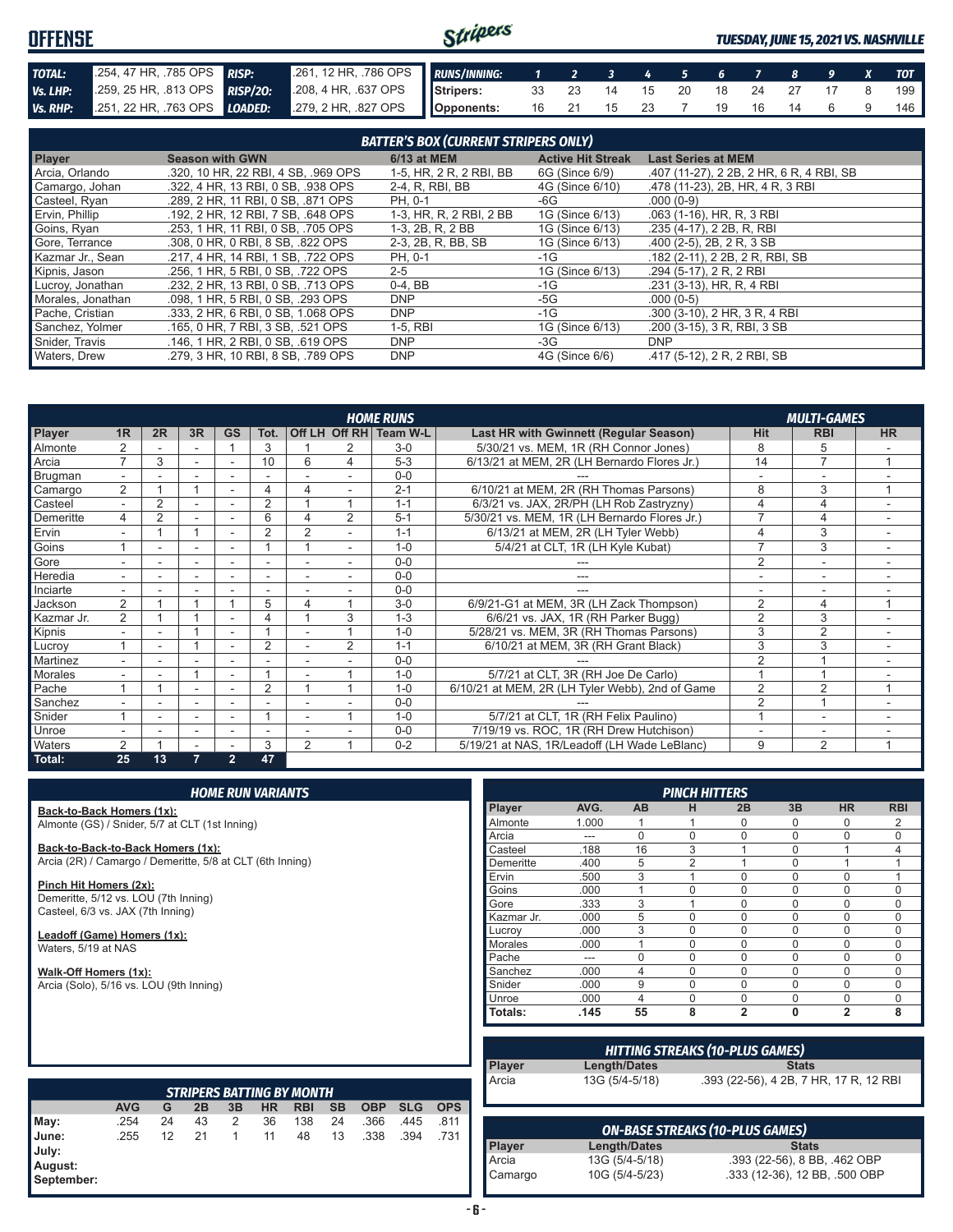### **ORLANDO ARCIA - SS - #13**

- **• Leaderboard:** Entering 6/15, ranks among Triple-A East top 10 in H (1st, 47), R (1st, 34), TB (1st, 86), HR (T-2nd, 10), XBH (T-2nd, 19), AVG (4th, .320), OPS (5th, .969), SLG (6th, .585), and 2B (T-8th, 9).
- **• 2021 with GWN: Batting .407 (11-for-27, 2 2B, 2 HR, 6 R, 4 RBI, 1 SB, 1.132 OPS) in last 6G since 6/9** ... **5/4-5/18:** Hit safely in each of his first 13G (.393, 7 HR, 17 R, 12 RBI, 2 SB, 1.301 OPS) ... **5/9 at CLT:** Tied GWN's single-game homer record with 3 solo blasts (3-for-4, 4 R, 4 RBI) ... **5/15 vs. LOU:** Launched gamewinning solo HR (#6) in 8th ... **5/16 vs. LOU:** Blasted walk-off solo HR (#7) in 9th ... **6/10 at MEM:** Set season high with 4 hits (4-for-5, 2B, 2 R).
- **• 2021 with MIL:** Was on Milwaukee's Opening Day roster and batted .091 (1-for-11, 1 RBI) in 4G before being traded to Atlanta on 4/6 (sent to Alternate Training Site).
- **• Spring Training:** .191, 4 2B, 4 R, 6 RBI, .517 OPS in 19G with Milwaukee. **• 2020:** Spent 59 games with the Brewers, batting .260 (10 2B, 1 3B, 5 HR, 22 R, 20 RBI, 2 SB) ... Played in 2 Postseason games (.143, 1-for-7, 1 HR, 2 RBI).
- **• Acquired:** Via trade with Milwaukee in exchange for RHP Chad Sobotka and RHP Patrick Weigel (4/6/21) ... Originally signed by Milwaukee as a NDFA (10/22/10).
- **• MLB Career:** .244, 69 2B, 7 3B, 42 HR, 180 RBI, 39 SB in 542G with Milwaukee (2016-21) ... Played in the Postseason from 2018-20 (.295, 4 HR, 6 RBI in 13G).

### **JOHAN CAMARGO - INF - #17**

- **• Leaderboard:** Entering 6/15, ranks among Triple-A East top 10 in OBP (2nd, .433), AVG (3rd, .322), OPS (9th, .938), and R (T-10th, 21).
- **• 2021 with GWN: Has multi-hit efforts in each of his last 4G since 6/10, batting .588 (10-for-17, 1 2B, 1 HR, 3 R, 3 RBI, 1.435 OPS)** ... **5/4-5/22:** Hit safely in each of his first 9G (.364, 2 2B, 3 HR, 13 R, 8 RBI) ... **5/8 at CLT:** Notched his first career multi-homer game (2-for-4, 2 HR, 2 RBI) ... **6/5 vs. JAX:** Started 5-4-3 triple play, Gwinnett's first since 5/28/19 at TOL ... **6/10 at MEM:** Homered for first time since 5/8 (2-run, #4) in 4-for-5, 2-RBI effort.
- **• Gwinnett Career:** Has hits in 59 of 78G since 2017, batting .339 (104-for-307, 21 2B, 1 3B, 13 HR, 54 R, 55 RBI, 1 SB, .947 OPS).
- **• 2021 with ATL:** In 5 stints with the Braves, batting .000 (0-for-15, 1 R) in 14G.
- **• Spring Training:** .186, 2 2B, 1 HR, 4 R, 3 RBI in 18G with Atlanta.
- **• 2020:** Made Braves' Opening Day roster and batted .200 (8 2B, 4 HR, 16 R, 9 RBI) in 35G ... Added to the NLCS roster in place of injured Adam Duvall prior to Game 2 and played in 4G (.250, 2-for-8, 1 2B, 1 RBI).
- **• Acquired:** NDFA (7/2/10) out of Panama City, Panama.
- **• MLB Career:** .258, 68 2B, 4 3B, 34 HR, 144 RBI, 2 SB in 360G with Atlanta (2017- 21) ... Played in 2018 and 2020 Postseasons (.087, 1 2B, 1 RBI in 8G).

### **RYAN CASTEEL - 1B/C - #9**

- **• 2021 with GWN: 5/15-5/18:** Had 6 RBI in 3G span, including 5/15 vs. LOU (1-for-2, GW 3-run double, 3 RBI) and 5/16 vs. LOU (1-for-3, HR, 2 RBI) ... **6/2 vs. JAX:** Notched a pinch-hit 2-run double ... **6/3 vs. JAX:** Hit a pinch-hit 2-run HR (#2).
- **• Spring Training:** Did not play in Atlanta's MLB camp.
- **• 2020:** Was not on the Braves' 60-man player pool ... Did not play.
- **• 2019:** Played 118G with Double-A Mississippi, batting .263 (21 2B, 2 3B, 21 HR, 73 RBI, .811 OPS) ... Ranked 2nd in the Southern League in homers and RBI, 3rd in slugging (.477) ... Was his 2nd career 20-homer season (hit 22 in 2013).
- **• Acquired:** MiLB FA (3/14/21) ... Originally Colorado's 17th-round pick in 2010 out of Cleveland State Community College (Cleveland, TN).

#### **PHILLIP ERVIN - OF - #18**

- **• Leaderboard:** Entering 6/15, ranks among Triple-A East top 10 in BB (T-5th, 20).
- **• 2021 with GWN: 6/2 vs. JAX:** Hit a decisive 3-run HR (#1) and tallied a seasonhigh 4 RBI (1-for-4, R) ... **6/13 at MEM:** Belted a game-tying 2-run HR (#2) with 2
- outs in the 9th of an eventual 7-6 loss (1-for-3, 1 R, 2 RBI). **• Spring Training:** .276, 0 HR, 2 RBI, 1 SB, .647 OPS in 18G with Atlanta ... DFA'd on 3/28, outrighted to the Alternate Training Site on 4/3.
- **• 2020:** Between Cincinnati and Seattle, hit .149 with 3 2B, 4 RBI, 1 SB in 37G ... DFA'd by the Reds (8/28), Mariners (12/16), and Chicago Cubs (2/20/21).
- **• Acquired:** Off waivers from the Chicago Cubs (2/22/21) ... Originally Cincinnati's 1st-round pick (27th overall) in 2013 out of Samford University (Homewood, AL).
- **• MLB Career:** .247, 26 2B, 8 3B, 17 HR, 68 RBI, 15 SB in 237G with CIN, SEA (2017-20) ... Talled 7 of his 8 career triples in 2019 (ranked 7th in NL).

### **RYAN GOINS - INF - #8**

- **• 2021 with GWN: 5/4 at CLT:** Hit Gwinnett's first homer of the season (opposite field, solo) ... **5/12 vs. LOU:** Set season highs for hits (3-for-4) and RBI (3) ... **5/27- 6/9:** Posted a 7G hitting streak (.375, 9-for-24, 2 2B, 3 R, 2 RBI).
- **• Triple-A Career:** Has played for BUF (2013-16), LHV (2018), CLT (2019), and GWN (2021) ... Was teammates with MGR Matt Tuiasosopo in 2014 with the Bisons.
- **• Spring Training:** .391, 2 2B, 0 HR, 5 RBI, 0 SB, .960 OPS in 16G with Atlanta.
- **• 2020:** Played in 14G with the Chicago White Sox, batting .000 (0-for-9, 4 R) ...
- Spent most of the year at the Alternate Training Site in Schaumburg, IL. **• Acquired:** MiLB FA (2/25/21) ... Originally Toronto's 4th-round pick in 2009 out of Dallas Baptist University (Dallas, TX).
- **• MLB Career:** .228, 71 2B, 12 3B, 22 HR, 158 RBI in 555G with TOR, KC, CWS (2013-20) ... Played for TOR in 2015, 2016 Postseason (.146, 1 HR, 5 RBI in 14G).

### **TERRANCE GORE - OF - #5**

- **• Leaderboard:** Entering 6/15, ranks among Triple-A East top 10 in SB (T-5th, 8).
- **• 2021 with GWN:** Is 8-for-9 (88.9%) in stolen base attempts over 13G with Gwinnett ... **5/18 at NAS:** Stole 2nd and 3rd base as a pinch runner ... **6/9-G2 at MEM:** Stole 3rd and scored winning run in 8th inning of 3-1 victory.
- **• Spring Training:** Did not play in Atlanta's MLB camp.
- **• 2020:** Logged 2G in his lone season with the Los Angeles Dodgers (0 PA).
- **• Acquired:** MiLB FA (2/18/21) ... Originally Kansas City's 20th-round pick in 2011 out of Gulf Coast Community College (Panama City, FL).
- **• MLB Career:** .224, 2 2B, 1 3B, 0 HR, 1 RBI, 40 SB in 102G with KC, CHC, LAD (2014-20) ... Played in the Postseason with KC (2014-15) and CHC (2018), going 0-for-2 with 3 R, 5 SB ... Won World Series with the Royals in 2015.

# **SEAN KAZMAR JR. - INF - #4**

- **• 2021 with GWN: 5/25 vs. MEM:** Lined a walk-off single in the 9th for a 2-1 win, his first career walk-off RBI with Gwinnett ... **6/6 vs. JAX:** Tied Joey Terdoslavich for 3rd on Gwinnett's career home run list (#41, 1-for-4, 1 RBI).
- **• Gwinnett Career:** Batting .267 (635-for-2379, 131 2B, 12 3B, 41 HR, 290 R, 284 RBI, 24 SB) in 692G over 8 seasons ... Leads Gwinnett in career G, AB, H, TB (913), 2B, R, RBI ... Ranks 2nd in career 3B (12) ... Ranks T-3rd in career HR (41).
- **• 600 Club:** His 635 hits are 4th-most in Richmond/Gwinnett history (Larry Whisenton leads with 657 hits) ... Is one of 5 players in RICH/GWN history with 600 hits.
- **• 2021 with ATL:** Contract selected on 4/17, has spent 2 stints with Atlanta (4/17- 4/23, 5/4-5/7), going 0-for-2 ... Pinch hit on 4/17 at the Chicago Cubs, marking his first MLB appearance in 4,589 days since 9/23/08 with San Diego ... The last player with a bigger gap between MLB appearances was Ralph Winegarner (13 years, 14 days between 6/23/36 with CLE and 7/7/49 with STL).
- **• Spring Training:** .409, 3 HR, 9 RBI, 0 SB, 1.415 OPS in 25G with Atlanta.
- **• 2020:** Was an NRI to Braves Spring Training, but not on 60-man player pool.
- **• Acquired:** MiLB FA (12/7/20) ... Originally San Diego's 5th-round pick in 2004 out of the College of Southern Nevada.
- **• MLB Career:** .195, 1 2B, 0 3B, 0 HR, 2 RBI in 22G with San Diego (2008) and Atlanta (2021).

#### **JASON KIPNIS - INF - #22**

- **• 2021 with GWN: 5/28 vs. MEM:** Belted a decisive 3-run HR (#1, 2-for-3, 3 RBI).
- **• Spring Training:** .241, 1 2B, 1 HR, 2 R, 3 RBI in 12G with Atlanta ... Released on 3/27, re-signed to MiLB deal on 3/29.
- **• 2020:** In his lone season with the Chicago Cubs, hit .237 (8 2B, 1 3B, 3 HR, 16 RBI, 1 SB) in 44G ... Played in 2G during the Postseason (0-for-3, 1 BB, 1 SO) ... Elected Free Agency on 10/28.
- **• Acquired:** MiLB FA (3/29/21) ... Originally Cleveland's 2nd-round pick in 2009 out of Arizona State University (Tempe, AZ).
- **• MLB Career:** .260, 260 2B, 24 3B, 126 HR, 545 RBI, 136 SB in 1,165G with CLE, CHC (2011-20) ... Was 2-time AL All-Star with the Indians (2013, 2015) ... Hit .192 (3 2B, 1 3B, 4 HR, 9 RBI) in 26G during the Postseason with CLE (2013, 2016-18) and CHC (2020).

#### **JONATHAN LUCROY - C - #62**

- **• 2021 with GWN: 5/26 vs. MEM:** Went 2-for-4 with a 3-run double and 4 RBI ... **6/10 at MEM:** Blasted a 3-run homer (#2, 2-for-3, 3 RBI).
- **• 2021 with WSH:** Signed by Washington on 4/6, played 5G (.357, 5-for-14, 1 2B, 2 RBI) ... DFA'd on 4/12, outrighted and elected free agency on 4/14.
- **• Spring Training:** .333, 1 2B, 1 R, .867 OPS in 14G with Chicago White Sox ... Released on 3/30 (had signed a MiLB deal on 2/11).
- **• 2020:** Signed by Boston to a MiLB deal on 2/19 ... Contract selected on 7/17 and played in 1G (7/24 vs. BAL, no AB) ... DFA'd on 7/29, released on 9/15 ... Signed with Philadelphia on 9/15 and joined Alternate Site (no MLB call-up).
- **• Acquired:** MiLB FA (5/17/21) ... Originally Milwaukee's 3rd-round pick in 2007 out of the University of Louisiana-Lafayette.
- **• MLB Career:** .274, 217 2B, 24 3B, 108 HR, 547 RBI, 30 SB in 1,208G with MIL, TEX, COL, OAK, LAA, CHC, BOS, WSH (2010-21) ... 2-time NL All-Star (2014, 2016 with MIL) ... Played in Postseason for MIL (2011), TEX (2016), COL (2017), OAK (2018), batting .235 with 1 HR, 6 RBI in 15G.

#### **JONATHAN MORALES - C - #20**

- **• 2021 with GWN: 5/7 at CLT:** Tied his single-game career high with 5 RBI, going 2-for-6 with a 3-run HR (#1) in the 9th.
- **• Spring Training:** .250, 0 HR, 1 RBI, 0 SB, 1.200 OPS in 12G with Atlanta.
- **• 2020:** Spent entire year at Braves Alternate Site in Gwinnett (no MLB debut) ... Played for Caguas of the Puerto Rican Winter League (.394, 3 HR, 9 RBI in 13G), earning PWL Postseason All-Star honors.
- **• 2019:** Hit .240 (13 2B, 2 HR, 27 R, 25 RBI) in 80G between Double-A Mississippi and Gwinnett ... Logged 1 game during the IL Playoffs (0-for-1, BB).
- **• Acquired:** Braves' 25th-round pick in 2015 out of Miami-Dade Community College.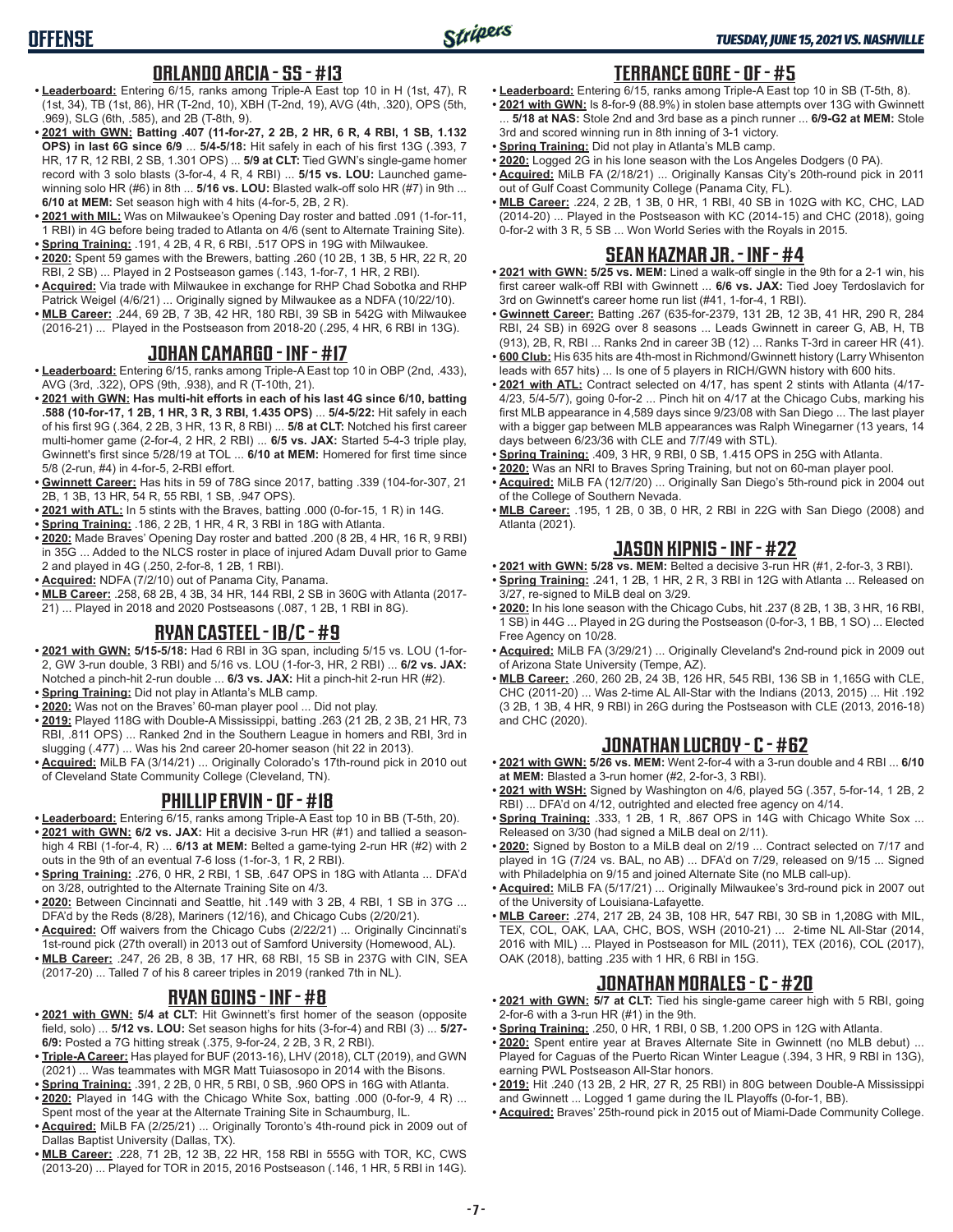# **OFFENSE**

#### **CRISTIAN PACHE - OF - #15**

- **• MLB.com Prospect Ranks:** #1 (Braves Top 30), #11 (Top 100).
- **• 2021 with GWN:** Joined Stripers on a rehab assignment from 5/29-6/1, played 1G before being activated and optioned on 6/2 ... **6/5 vs. JAX:** Went 3-for-6 with 2 doubles, including game-tying 2-run double in 9th ... **6/10 at MEM:** Tallied his first career multi-homer game (3-for-5, 2 HR, 3 R, 4 RBI).
- **• 2021 with ATL:** On Atlanta's Opening Day roster for the first time ... Hit .111 (3 2B, 1 HR, 6 R, 4 RBI) in 22G ... Placed on IL twice, on 4/14 and 5/14 ... Was at the Alternate Training Site from 4/24-4/30.
- **• Spring Training:** .184, 2 2B, 1 3B, 4 R, 3 RBI, 2 SB in 17G with Atlanta.
- **• 2020:** Spent most of the year at the Braves Alternate Training Site ... Made his MLB debut on 8/21 vs. Philadelphia (1-for-4) ... Played just 2G during regular season (.250) ... Also made MLB Postseason debut (.182, 1 2B, 1 HR, 4 R, 4 RBI in 12G).
- **• 2019:** Between Mississippi (104G) and Gwinnett (26G), hit .277 (36 2B, 9 3B, 12 HR, 63 R, 61 RBI, 8 SB, .802 OPS) in 130G ... Named a Southern League Postseason All-Star and MLB All-Star Futures Game participant.
- **• Acquired:** NDFA (7/4/15) out of Santo Domingo Centro, D.R.
- **• MLB Career:** .119, 3 2B, 0 3B, 1 HR, 4 RBI, 0 SB in 24G with Atlanta (2020-21).

#### **YOLMER SANCHEZ - INF - #2**

- **• 2021 with GWN: 5/7 at CLT:** Went 3-for-5 with 3 runs, 3 RBI and Gwinnett's first triple of the year ... **6/9-G2 at MEM:** Stole home plate as part of a double-steal with Drew Waters, scored the tying run in 3-1 victory (1-for-2, R, SB).
- **• Spring Training:** .190, 0 XBH, 2 RBI, 1 SB, .451 OPS in 15G with Baltimore ... DFA'd on 3/27, released on 3/30.
- **• 2020:** Played 11G with the Chicago White Sox, batting .313 (3 2B, 1 HR, 1 RBI, 1.164 OPS) ... Made his MLB Postseason debut in the ALWCS (1G, no at-bat).
- **• Acquired:** MiLB FA (3/31/21) ... Originally a NDFA with Chi. White Sox (5/29/09).
- **• MLB Career:** .245, 113 2B, 24 3B, 32 HR, 215 RBI, 30 SB in 657G with the Chicago White Sox (2014-20) ... Won an AL Gold Glove in 2019 (.987 FPCT at 2B).

### **TRAVIS SNIDER - OF/INF - #26**

- **• 2021 with GWN: 5/5-5/9:** Drew 8 walks in his first 3G ... **6/3 vs. JAX:** Recorded his first multi-hit game (2-for-3, R).
- **• Spring Training:** Did not play in Atlanta's MLB camp.
- **• 2020:** Signed by Miami on 7/24 and reported to the Marlins' Alternate Training Site in Jupiter, FL, but was released on 8/27 and did not reach the Majors.
- **• 2019:** Played for Triple-A Reno in Arizona's system (.294, 22 2B, 4 3B, 11 HR, 41 RBI, 3 SB, .899 OPS in 93G).
- **• Acquired:** MiLB FA (2/26/21) ... Originally Toronto's 1st-round pick (14th overall) in 2006 out of Henry M. Jackson High School (Mill Creek, WA).
- **• MLB Career:** .244, 100 2B, 7 3B, 54 HR, 212 RBI, 22 SB in 630G with TOR, PIT (2008-15) ... Played for PIT in the Postseason from 2013-15 (.250, 1-for-4 in 3G).

#### **DREW WATERS - OF - #11**

- **• Leaderboard:** Entering 6/15, ranks among Triple-A East top 10 in SB (T-5th, 8).
- **• MLB.com Prospect Ranks:** #2 (Braves Top 30), #28 (Top 100 Prospects).
- **• 2021 with GWN: Batting .316 (25-for-79, 4 2B, 3 HR, 16 R, 9 RBI, 6 SB, .906 OPS) in last 21G since 5/15** ... **5/18 at NAS:** Recorded his first career multi-HR game (3-for-5, 2 HR, 3 RBI) and became the first GWN player to homer from both sides of the plate since Mel Rojas Jr. (7/7/16 at CLT) ... **5/19 at NAS:** Fell a triple shy of the cycle in his first 4-hit game at Triple-A (4-for-5, 2B, HR, 2 R, 2 RBI, 2 SB) ... **6/9-G2 at MEM:** Lined RBI single in 8th (2-for-3, R, RBI) for last-at-bat 3-1 win.
- **• Spring Training:** .500, 1 2B, 0 HR, 2 RBI, 1 SB in 4G with Atlanta.
- **• 2020:** Spent entire year at Braves Alternate Site in Gwinnett (no MLB debut).
- **• 2019:** Hit .309 (40 2B, 9 3B, 7 HR, 80 R, 52 RBI, 16 SB) in 134G with Double-A Mississippi and Gwinnett ... Won Southern League Batting Title (.319, best in MIS history) and Most Valuable Player (1st in MIS history) ... Ranked among MiLB top 5 in doubles (T-3rd, 40) and hits (5th, 163).
- **• Acquired:** Braves' 2nd-round pick in 2017 out of Etowah High School (Woodstock, GA) ... Named Gatorade Georgia Baseball Player of the Year in 2017.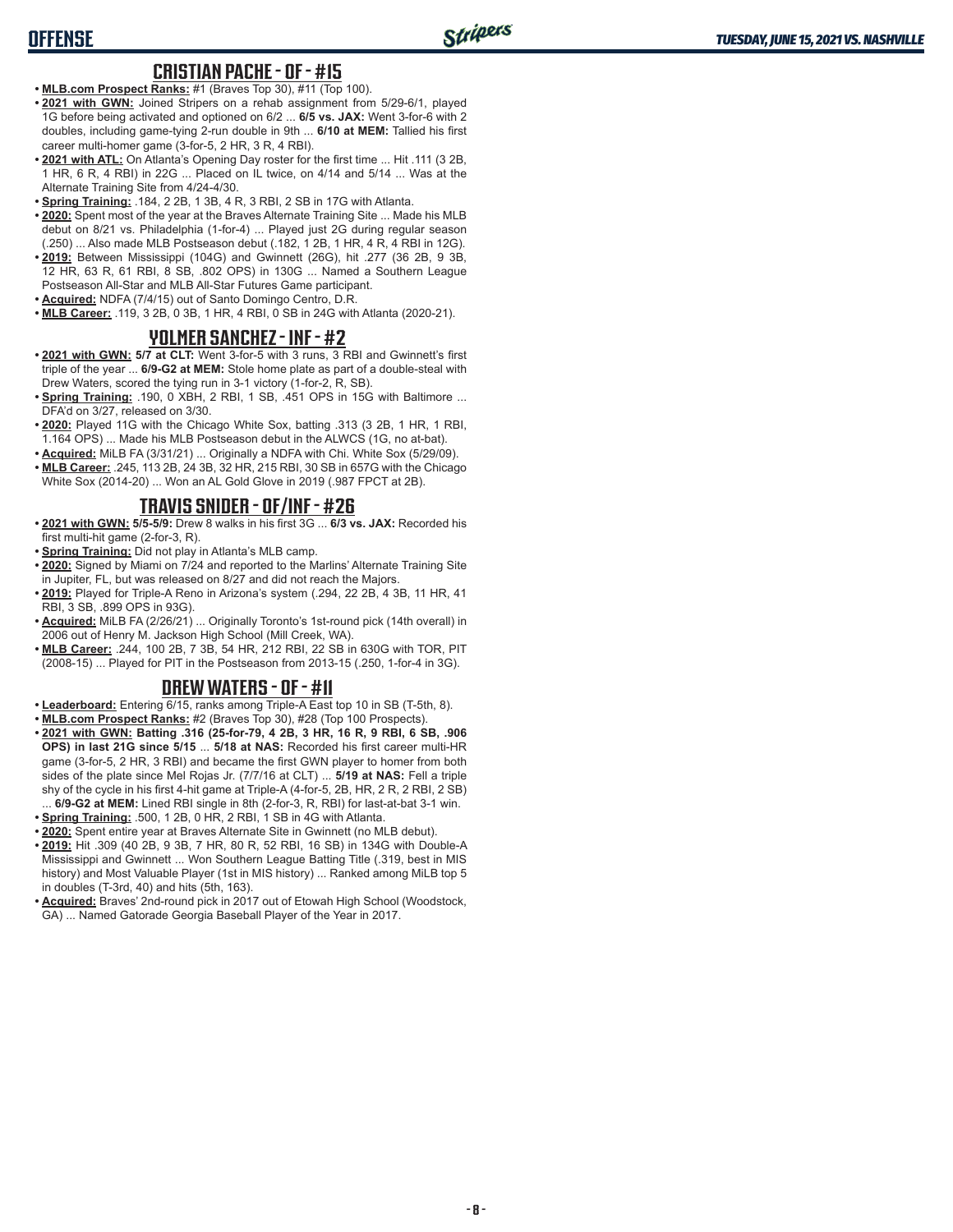# **SEASON SUMMARY**



### **TEAM HIGHS & LOWS**

| <b>OFFENSE:</b>                                                      |                                                                  |
|----------------------------------------------------------------------|------------------------------------------------------------------|
|                                                                      |                                                                  |
|                                                                      |                                                                  |
|                                                                      |                                                                  |
|                                                                      |                                                                  |
|                                                                      |                                                                  |
| <b>PITCHING:</b>                                                     |                                                                  |
|                                                                      |                                                                  |
| Most Runs Allowed, Inning4 (8x, last: 2nd Inning, 6/9-G1 at Memphis) |                                                                  |
|                                                                      |                                                                  |
|                                                                      |                                                                  |
|                                                                      |                                                                  |
|                                                                      |                                                                  |
|                                                                      | Most Home Runs Allowed, Game  3 (3x, last: 6/5 vs. Jacksonville) |

Most Hit Batsmen, Game ..........................................................3 (6/11 at Memphis) Most Wild Pitches, Game ............................................ 3 (3x, last: 5/21 at Nashville)

Most Double Plays Turned, Game .............................3 (2x, last: 5/29 vs. Memphis) Most Triple Plays Turned, Game .......................................... 1 (6/5 vs. Jacksonville) Most Errors, Game ..................................................................3 (5/15 vs. Louisville) Most Stolen Bases Allowed, Game .........................2 (3x, last: 6/6 vs. Jacksonville) Most Caught Stealing, Game ...................................... 1 (7x, last: 6/11 at Memphis)

**TEAM MISCELLANEOUS** Largest Margin of Victory........................................ 18 Runs (5/7 at Charlotte, 19-1) Largest Margin of Defeat.............................5 Runs (3x, last: 6/12 at Memphis, 1-6) Largest Comeback Win ....................4 Runs (2x, last: 6/9-G1 at Memphis, 0-4, 5-4) Largest Blown Lead (Loss)...................3 Runs (2x, last: 6/13 at Memphis, 4-1, 6-7) Longest Game, Innings .............................................................12 (5/4 at Charlotte) Longest Game, Time ..............................................................4:26 (5/4 at Charlotte) Longest 9.0-Inning Game, Time ...........................................3:41 (6/11 at Memphis) Shortest 9.0-Inning Game, Time ..........................................2:09 (5/22 at Nashville) Largest Home Attendance ................................................ 3,969 (5/29 vs. Memphis) Largest Road Attendance .................................................10,716 (5/22 at Nashville) Longest Total Delay..............................................................1:15 (6/11 at Memphis) Long Multi-Game Scoring Drought .........................................18 Innings (5/22-5/25) Long Multi-Game Scoreless Streak ..........................................16 Innings (6/9-6/11)

#### **INDIVIDUAL HIGHS & LOWS**

| HITTING (GAME): |                                                                               |
|-----------------|-------------------------------------------------------------------------------|
|                 | Hits …………………………………………………………………………4 (4x, last: Arcia/Camargo, 6/10 at Memphis) |
|                 |                                                                               |
|                 |                                                                               |
|                 |                                                                               |
|                 |                                                                               |
|                 |                                                                               |
|                 |                                                                               |
|                 |                                                                               |
|                 |                                                                               |
|                 |                                                                               |
|                 |                                                                               |
|                 |                                                                               |
|                 |                                                                               |
|                 |                                                                               |

#### **PITCHING (GAME):**

#### **DEFENSE (GAME):**

#### **STREAKS**

#### **OFFENSIVE (LONGEST IN 2021 ONLY):**

#### **PITCHING (LONGEST IN 2021 ONLY):**

#### **LAST TIME IT HAPPENED (GWINNETT REGULAR-SEASON HISTORY)**

#### **INDIVIDUAL OFFENSE:**

**DEFENSE:**

| Homers, Both Sides of Plate  Drew Waters (5/18/21 at Nashville)                                                 |
|-----------------------------------------------------------------------------------------------------------------|
|                                                                                                                 |
|                                                                                                                 |
| Back-to-Back-to-Back Homers  Arcia/Camargo/Demeritte (5/8/21 at Charlotte)                                      |
|                                                                                                                 |
|                                                                                                                 |
|                                                                                                                 |
|                                                                                                                 |
|                                                                                                                 |
|                                                                                                                 |
|                                                                                                                 |
|                                                                                                                 |
|                                                                                                                 |
|                                                                                                                 |
|                                                                                                                 |
|                                                                                                                 |
| the contract of the contract of the contract of the contract of the contract of the contract of the contract of |
|                                                                                                                 |

| 9.0-Inning No-Hitter (Solo)Todd Redmond (5/28/10 at Louisville)                 |  |
|---------------------------------------------------------------------------------|--|
| 9.0-Inning No-Hitter (Comb.)  Wooten/Marksberry/Ramirez (6/30/16 at Louisville) |  |
|                                                                                 |  |
|                                                                                 |  |
| 21 Consecutive Saves Converted Jairo Asencio (9/6/09-8/8/11)                    |  |
| 25.0-Inning Scoreless Streak Stephen Marek, 25.1 IP (6/6/10-8/2/10)             |  |
|                                                                                 |  |

# **TEAM OFFENSE:**

| <b>I CAM UFFENSE.</b> |  |
|-----------------------|--|
|                       |  |
|                       |  |
|                       |  |
|                       |  |
|                       |  |
|                       |  |
|                       |  |
|                       |  |
|                       |  |
|                       |  |
|                       |  |
|                       |  |
|                       |  |
|                       |  |
| <b>TEAM PITCHING:</b> |  |
|                       |  |
|                       |  |
|                       |  |
|                       |  |
|                       |  |
|                       |  |
|                       |  |
|                       |  |
|                       |  |

#### **TEAM DEFENSE:**

| Turn a Triple Play 6/5/21 vs. Jacksonville (Camargo-Kipnis-Snider) |
|--------------------------------------------------------------------|
|                                                                    |

# **TEAM MISCELLANEOUS:**<br>18-Run Margin of Victory....

| 21-Run Margin of Defeat…………………………………7/13/12 at Louisville (Lost 1-22) |  |  |
|-----------------------------------------------------------------------|--|--|